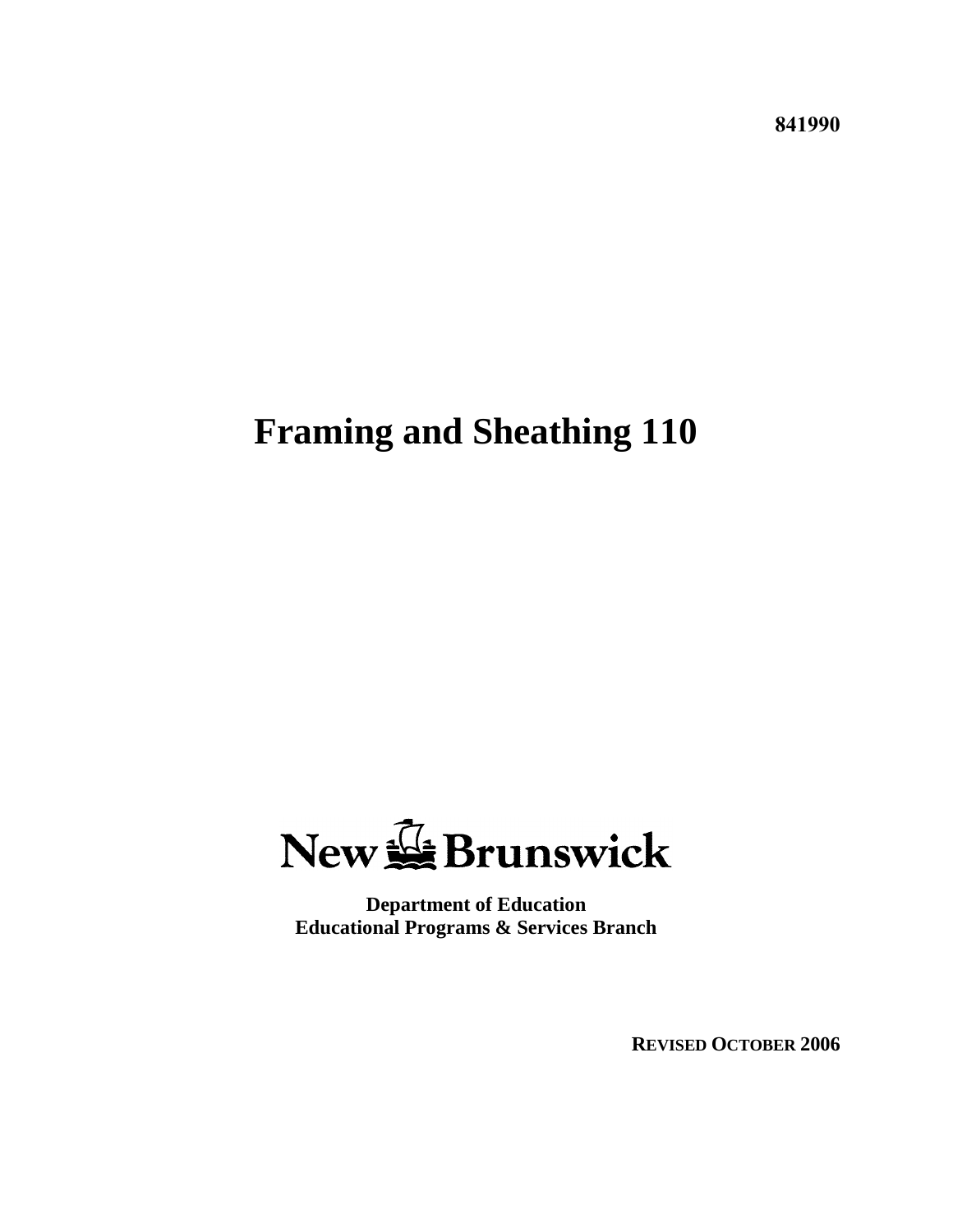## **Acknowledgements**

The Department of Education expresses its sincere appreciation to members of the CDAC for their input into the development of Framing and Sheathing 110.

Special thanks to:

- Stan Prime, Harbour View High School
- Greg Chambers, Fundy High School
- John Tanner, St. Stephen High School
- Peter MacMillan, Fredericton High School
- John Reid, Fundy High School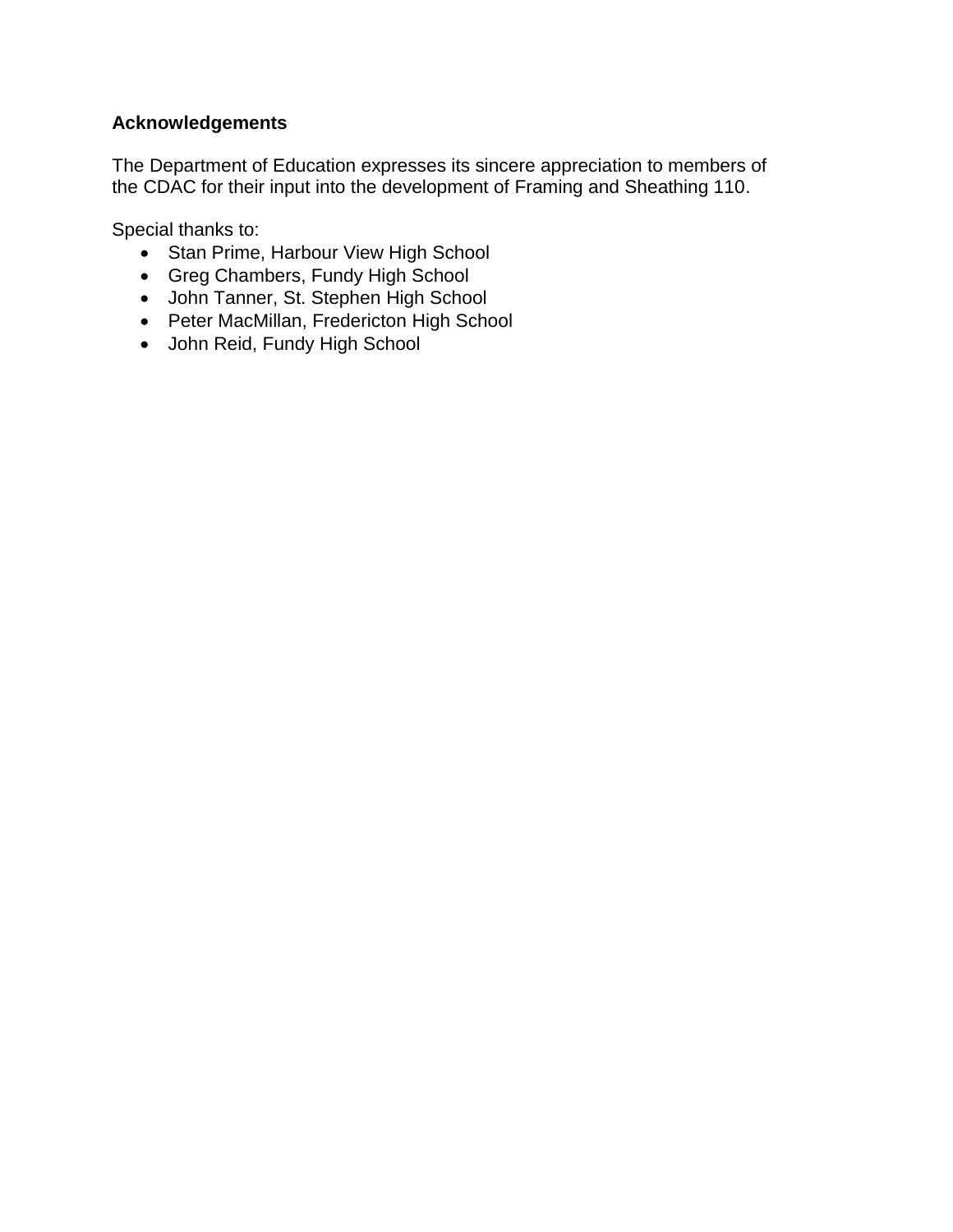## **TABLE OF CONTENTS**

| $GCO$ 1:  |                                                                                    |                 |
|-----------|------------------------------------------------------------------------------------|-----------------|
| $GCO$ 2:  | Demonstrate an understanding and application of Workplace Hazardous Materials      |                 |
| $GCO$ 3:  |                                                                                    |                 |
| $GCO$ 4:  | Identify, select and use tools and equipment required in the construction industry | $7\phantom{.0}$ |
| $GCO$ 5:  | Demonstrate proficiency in measurement and the application of mathematical         |                 |
| $GCO 6$ : |                                                                                    |                 |
| $GCO$ 7:  |                                                                                    |                 |
| $GCO 8$ : | Demonstrate knowledge of industry recognized framing procedures and                |                 |
| $GCO 9$ : |                                                                                    |                 |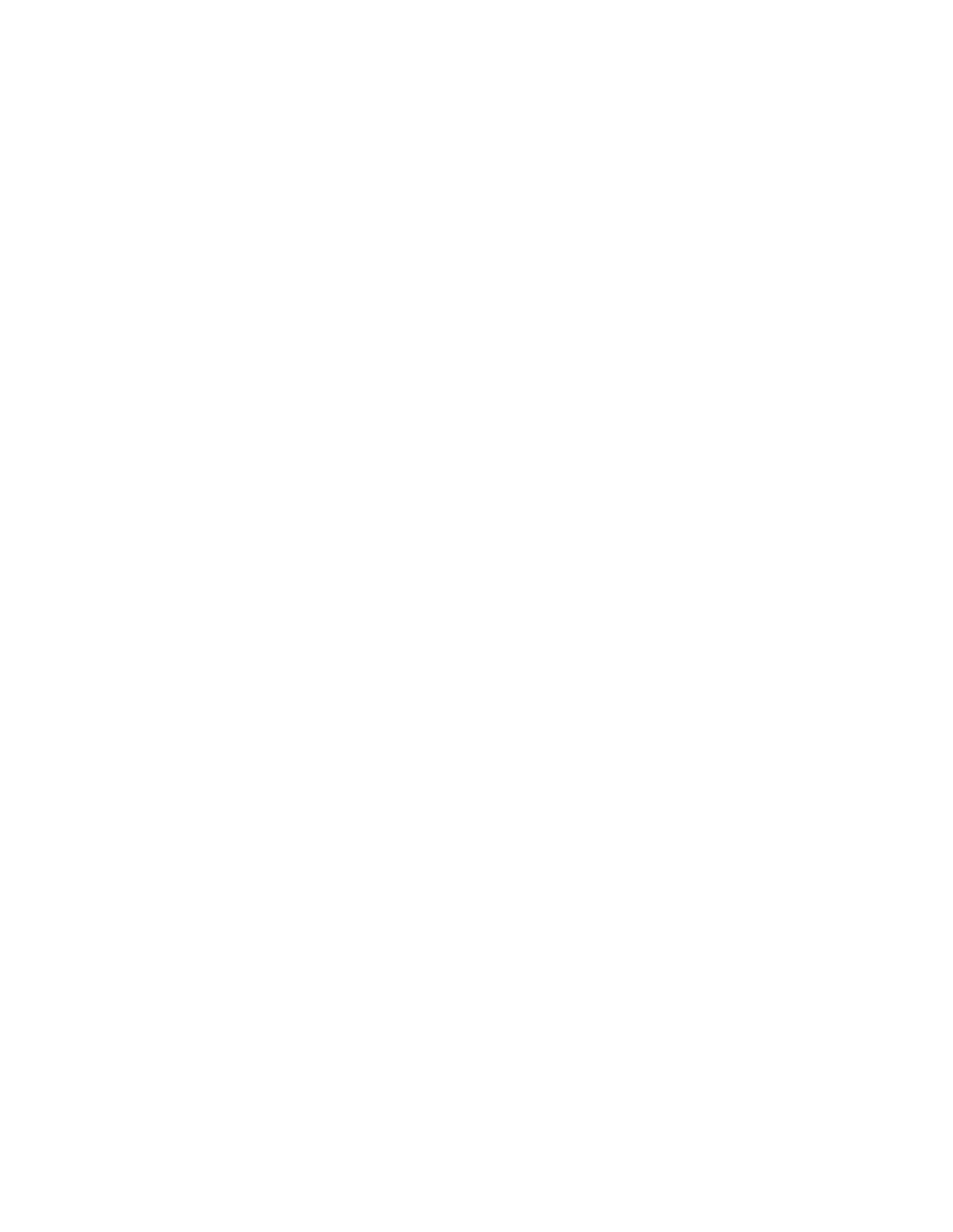## **Introduction**

#### **Overview**

Framing and sheathing 110 exposes students to the practices and procedures performed when building a house. Skills and knowledge required to interpret drawings to construct floors, walls, and roof systems. Students enrolled in this course are encouraged to work both independently and in teams while achieving specific curriculum outcomes.

#### **Learning Activities**

When available, industry/trades representatives are invited to present safety procedures, techniques and information specific to careers. Industry representatives provide realistic applications of skills learned. Students plan, draft and complete small projects to demonstrate the importance of skill development and safety procedures.

#### **General Curriculum Outcomes**

- <span id="page-4-0"></span>**GCO 1 – Demonstrate the skills and knowledge required to prevent accidents.**
- **GCO 2** Demonstrate an understanding and application of Workplace Hazardous Materials Information System (WHMIS) symbols
- **GCO 3** Demonstrate an understanding of ethical and legal Responsibilities
- **GCO 4** Identify, select and use tools and equipment required in the housing construction industry
- **GCO 5** Demonstrate proficiency in measurement and the application of mathematical estimation skills (metric & imperial)
- **GCO 6** Identify and interpret various types of working drawings
- **GCO 7** Identify suitable materials to be used when Framing and Sheathing
- **GCO 8** Demonstrate knowledge of industry recognized framing procedures and conventions
- **GCO 9** Identify various careers available in the building construction industry

**Duration** 90 hours

**Course Code** 1037440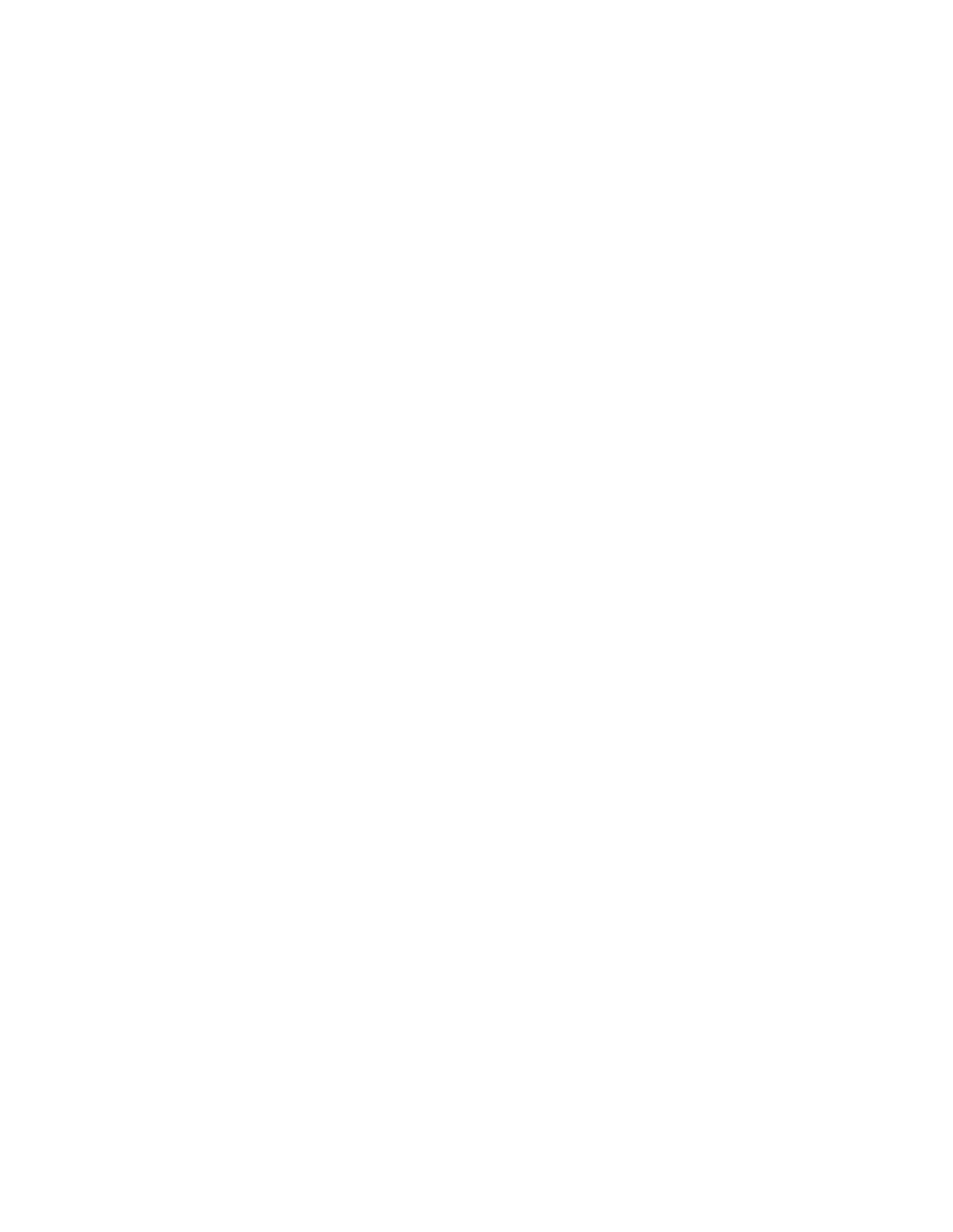# **GCO 1: Demonstrate the skills and knowledge required to prevent accidents**

| <b>Specific Curriculum Outcomes:</b> |                                                                                                                         | <b>Suggestions for Teaching/Learning:</b>                                                                                                                                                                                                                                             |  |
|--------------------------------------|-------------------------------------------------------------------------------------------------------------------------|---------------------------------------------------------------------------------------------------------------------------------------------------------------------------------------------------------------------------------------------------------------------------------------|--|
|                                      | Students will be expected to:                                                                                           |                                                                                                                                                                                                                                                                                       |  |
|                                      | identify safety procedures and<br>common potential hazards in<br>the lab and workplace:                                 | The teacher leads a class discussion about personal<br>injury, causes and prevention strategies (include<br>examples of personal injury).                                                                                                                                             |  |
| $\bullet$                            | describe the rationale for first-<br>aid kits and an emergency<br>action plan in the working<br>environment             | The teacher invites a guest speaker from WHSCC or<br>Training and Employment Development to discuss with<br>students why accidents happen, demonstrating<br>preventative steps students/workers should follow to<br>minimize the risk of accidents and possibly injury.               |  |
| $\bullet$                            | demonstrate personal<br>responsibility in the prevention<br>of accidents and describe how<br>accidents can be prevented | Students tour the construction lab to observe safety<br>guards and other measures used in the lab to prevent<br>injury (activity should include appropriate clothing, foot<br>wear and eye & ear protection).                                                                         |  |
| $\bullet$                            | take appropriate action if<br>hazards occur                                                                             | The teacher demonstrates safety procedures and<br>machine operations to the class. Students should                                                                                                                                                                                    |  |
| $\bullet$                            | use and store lab materials and<br>tools in a safe manner                                                               | complete operational tasks under the supervision of the<br>teacher prior to independent operation.                                                                                                                                                                                    |  |
| $\bullet$                            | demonstrate safe body<br>mechanics (i.e. back safety,<br>lifting, RSI)                                                  | The teacher arranges a visit to a local construction<br>related business or actual work site. With the host's<br>permission, visit(s) may be recorded with a digital<br>camera for the purpose of analysis. Students should<br>focus on applications of safety used on the work site. |  |
|                                      |                                                                                                                         | Students identify potential accidents associated with<br>selected tools/equipment located in the lab. Match<br>specific first aid applications/procedures used with each<br>of the possible identified potential accidents.                                                           |  |
|                                      |                                                                                                                         |                                                                                                                                                                                                                                                                                       |  |
|                                      |                                                                                                                         |                                                                                                                                                                                                                                                                                       |  |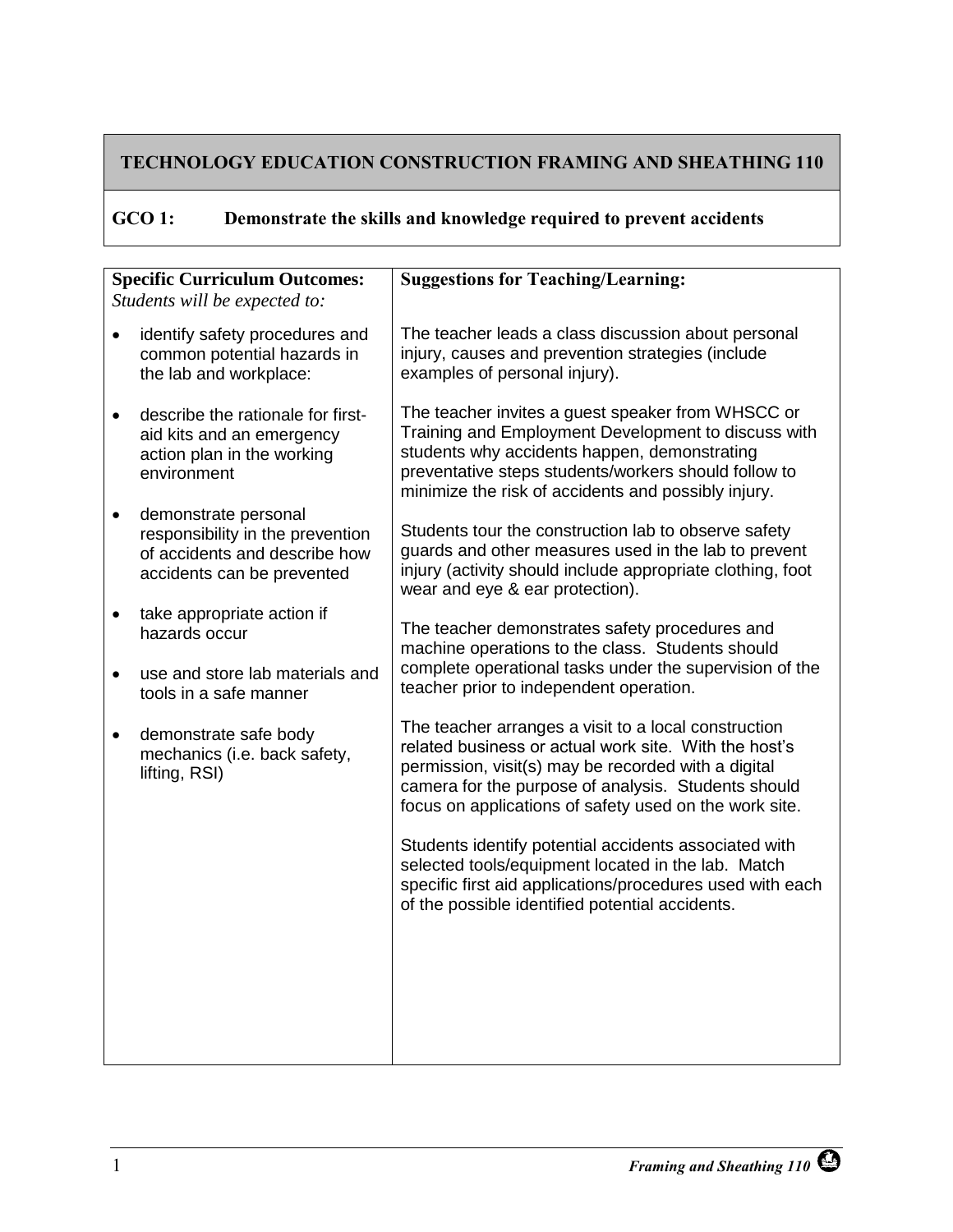## **GCO 1: Demonstrate the skills and knowledge required to prevent accidents**

| <b>Suggestions for Learning/Assessment:</b>                                                                                                                                                                                                                                                                                                                                                          | <b>Resources:</b>                                                                                                                                                                                                                                                                                                                                                                |
|------------------------------------------------------------------------------------------------------------------------------------------------------------------------------------------------------------------------------------------------------------------------------------------------------------------------------------------------------------------------------------------------------|----------------------------------------------------------------------------------------------------------------------------------------------------------------------------------------------------------------------------------------------------------------------------------------------------------------------------------------------------------------------------------|
| Through ongoing teacher, peer and self-evaluation,<br>students demonstrate an understanding of outcomes.<br>The teacher observes student conduct in the lab to<br>determine their proficiency in preventing accidents.<br>This informal assessment should be recorded by the<br>teacher.<br>Through class presentations, students outline safety<br>precautions followed to prevent injury. Students | <b>Books/Literature</b><br><b>Recommended Text</b><br><b>Modern Carpentry</b><br>Copyright 2003<br>Goodheart - Willcox Company, Inc.<br>Willis H. Wagner, Howard Bud Smith<br>ISBN 1-59070-202-6<br><b>Instructor's Manual Modern Carpentry</b><br>Copyright 2003<br>Goodheart - Willcox Company, Inc.<br>Willis H. Wagner, Howard Bud Smith,                                    |
| prepare written or power point presentation.<br>Students demonstrate safe practices and equipment<br>operations while performing simple manipulatives on<br>the machines.<br>Students analyze workplace situations to determine<br>possible hazards within the lab.<br>Students prepare five multiple-choice questions<br>pertaining to the power tools used in the lab.                             | Michael B. Kopf<br>ISBN 1-59070-204-2<br><b>WHSCC - Stay Alive on the Job</b><br>Informative brochure on important<br>facts to take to work<br>WHSCC - Hazard Alert - focused<br>information on accidents - these one<br>page alerts describe real accidents<br>and recommended preventive action<br>Available from NB Workplace Health<br>And Safety Compensation<br>Commission |
| The teacher uses the text and other resources to<br>prepare tests.<br>The teacher uses daily progress cards to record<br>students' progress with reference to safe work<br>attitudes and safe procedures followed when using<br>power tools.                                                                                                                                                         | Phone (800) 442-9776<br>whscc.nb.ca<br>URL<br>Video<br>Things You Better Know<br>Available from NB Workplace Health<br>And Safety Compensation<br>Commission<br>Phone (800) 442-9776<br>whscc.nb.ca<br>URL.<br><b>Personal Protective Equipment</b><br><b>Eye Safety</b><br>705638, VH, 9 min, HUA, 1989<br>(types of eye injuries; hazards and<br>prevention in the workplace)  |
|                                                                                                                                                                                                                                                                                                                                                                                                      |                                                                                                                                                                                                                                                                                                                                                                                  |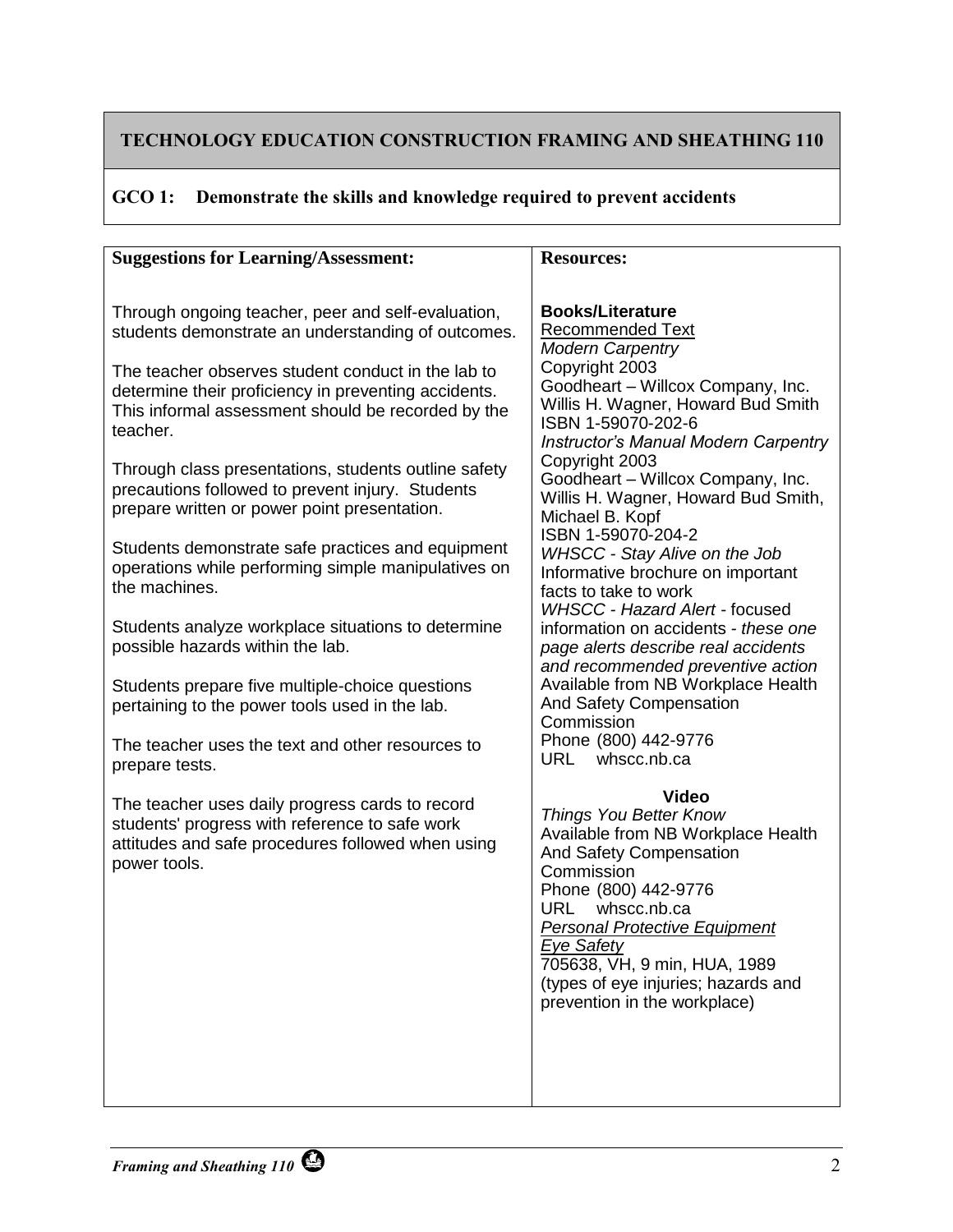#### <span id="page-8-0"></span>**GCO 2: Demonstrate an understanding and application of Workplace Hazardous Materials Information System (WHMIS) symbols.**

| <b>Specific Curriculum Outcomes:</b><br>Students will be expected to: |                                                                                                       | <b>Suggestions for Teaching/Learning:</b>                                                                                                                                              |
|-----------------------------------------------------------------------|-------------------------------------------------------------------------------------------------------|----------------------------------------------------------------------------------------------------------------------------------------------------------------------------------------|
|                                                                       |                                                                                                       |                                                                                                                                                                                        |
|                                                                       | apply knowledge of WHMIS<br>symbols to identify hazardous<br>products                                 | Students use WHSCC statistics to identify body parts<br>most likely to be injured in an accident.                                                                                      |
| $\bullet$                                                             | demonstrate an understanding<br>of how to reduce risk of injury or<br>ill health when using hazardous | Students generate a list of power hand tools and<br>machines used in the construction industry.                                                                                        |
|                                                                       | products                                                                                              | Students evaluate statistics on accidents common in the                                                                                                                                |
|                                                                       | describe the rationale and role<br>of the three parts of WHMIS<br>(labels and symbols, Material       | construction industry by matching the body parts most<br>likely to be injured with machines and operations<br>associated with the accidents.                                           |
|                                                                       | Safety Data Sheet (MSDS) and<br>worker education and training)                                        | The teacher leads an information session about WHMIS<br>symbols, discussing their relevance. Students construct<br>a chart to remain on the wall of the lab, illustrating              |
| $\bullet$                                                             | describe the responsibilities of<br>the supplier, the employer and<br>the employee as they relate to  | products on which WHMIS symbols are found.                                                                                                                                             |
|                                                                       | <b>WHMIS</b>                                                                                          | Students generate a list of household and construction<br>related materials/products displaying WHMIS symbols.<br>Working in groups, students present the relevance of the<br>symbols. |
|                                                                       |                                                                                                       | The teacher invites guest speakers from WHSCC to<br>provide WHMIS training to students.                                                                                                |
|                                                                       |                                                                                                       |                                                                                                                                                                                        |
|                                                                       |                                                                                                       |                                                                                                                                                                                        |
|                                                                       |                                                                                                       |                                                                                                                                                                                        |
|                                                                       |                                                                                                       |                                                                                                                                                                                        |
|                                                                       |                                                                                                       |                                                                                                                                                                                        |
|                                                                       |                                                                                                       |                                                                                                                                                                                        |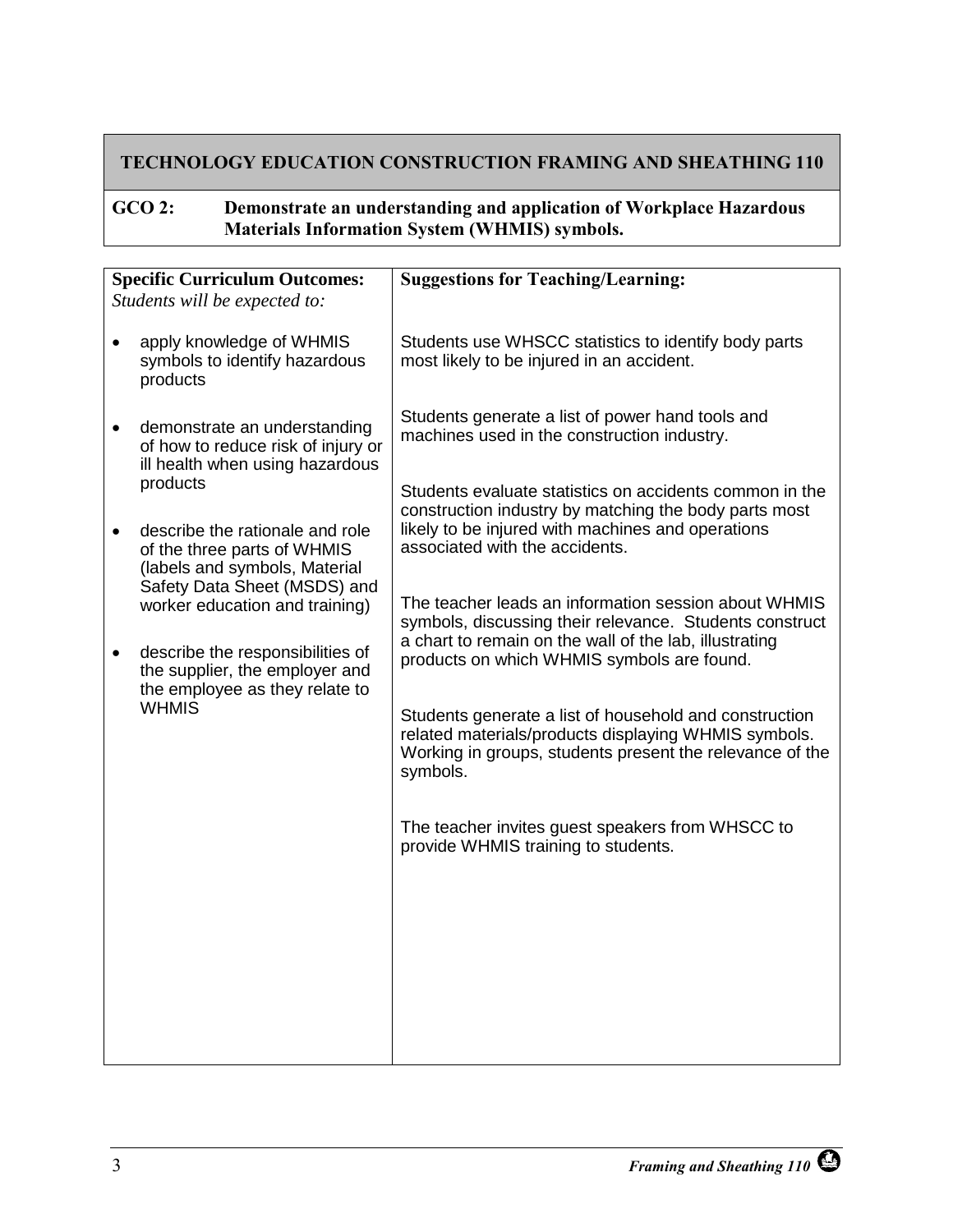#### **GCO 2: Demonstrate an understanding and application of Workplace Hazardous Materials Information System (WHMIS) symbols.**

| <b>Suggestions for Learning/Assessment:</b>                                                                                                                                                                                                                                                                                                                                                                                                                                                                                                                                                                                                                                 | <b>Resources:</b>                                                                                                                                                                                                                                                                                                                                                                                                                                                                  |
|-----------------------------------------------------------------------------------------------------------------------------------------------------------------------------------------------------------------------------------------------------------------------------------------------------------------------------------------------------------------------------------------------------------------------------------------------------------------------------------------------------------------------------------------------------------------------------------------------------------------------------------------------------------------------------|------------------------------------------------------------------------------------------------------------------------------------------------------------------------------------------------------------------------------------------------------------------------------------------------------------------------------------------------------------------------------------------------------------------------------------------------------------------------------------|
| The teacher selects portions of the WHSCC materials to<br>develop specific tests relating to items covered in the<br>WHSCC binder.<br>The information found in the binder is generic and<br>appropriate for grades K-12.<br>The teacher develops an assessment tool for WHMIS<br>training. Evaluation material provided by WHSCC staff<br>should be included.<br>Students use self assessment and portfolio development<br>to demonstrate what they have learned about safety.<br>Certificates of merit, photographs and other descriptive<br>methods may be included.<br>Using multi-media presentations, students profile an<br>understanding of WHMIS safety procedures. | <b>WHSCC Choices For Life/Health</b><br>& Safety (K-12) Binder - safety<br>procedures for all grades, includes<br>illustrations applying to all subject<br>areas<br>sections: C6-C18, D, E, F, G and<br>$H1-H4$<br>Available from NB Workplace<br><b>Health And Safety Compensation</b><br>Commission<br>Phone (800) 442-9776<br>whscc.nb.ca<br><b>URL</b><br>Canadian Wood Frame House<br>Construction (550520) Year 1998<br><b>Distributor GAGE PUBLISHING</b><br><b>LIMITED</b> |
| The teacher develops a test on WHSCC symbols<br>matching potential safety hazards with the symbols.                                                                                                                                                                                                                                                                                                                                                                                                                                                                                                                                                                         |                                                                                                                                                                                                                                                                                                                                                                                                                                                                                    |
|                                                                                                                                                                                                                                                                                                                                                                                                                                                                                                                                                                                                                                                                             |                                                                                                                                                                                                                                                                                                                                                                                                                                                                                    |
|                                                                                                                                                                                                                                                                                                                                                                                                                                                                                                                                                                                                                                                                             |                                                                                                                                                                                                                                                                                                                                                                                                                                                                                    |
|                                                                                                                                                                                                                                                                                                                                                                                                                                                                                                                                                                                                                                                                             |                                                                                                                                                                                                                                                                                                                                                                                                                                                                                    |
|                                                                                                                                                                                                                                                                                                                                                                                                                                                                                                                                                                                                                                                                             |                                                                                                                                                                                                                                                                                                                                                                                                                                                                                    |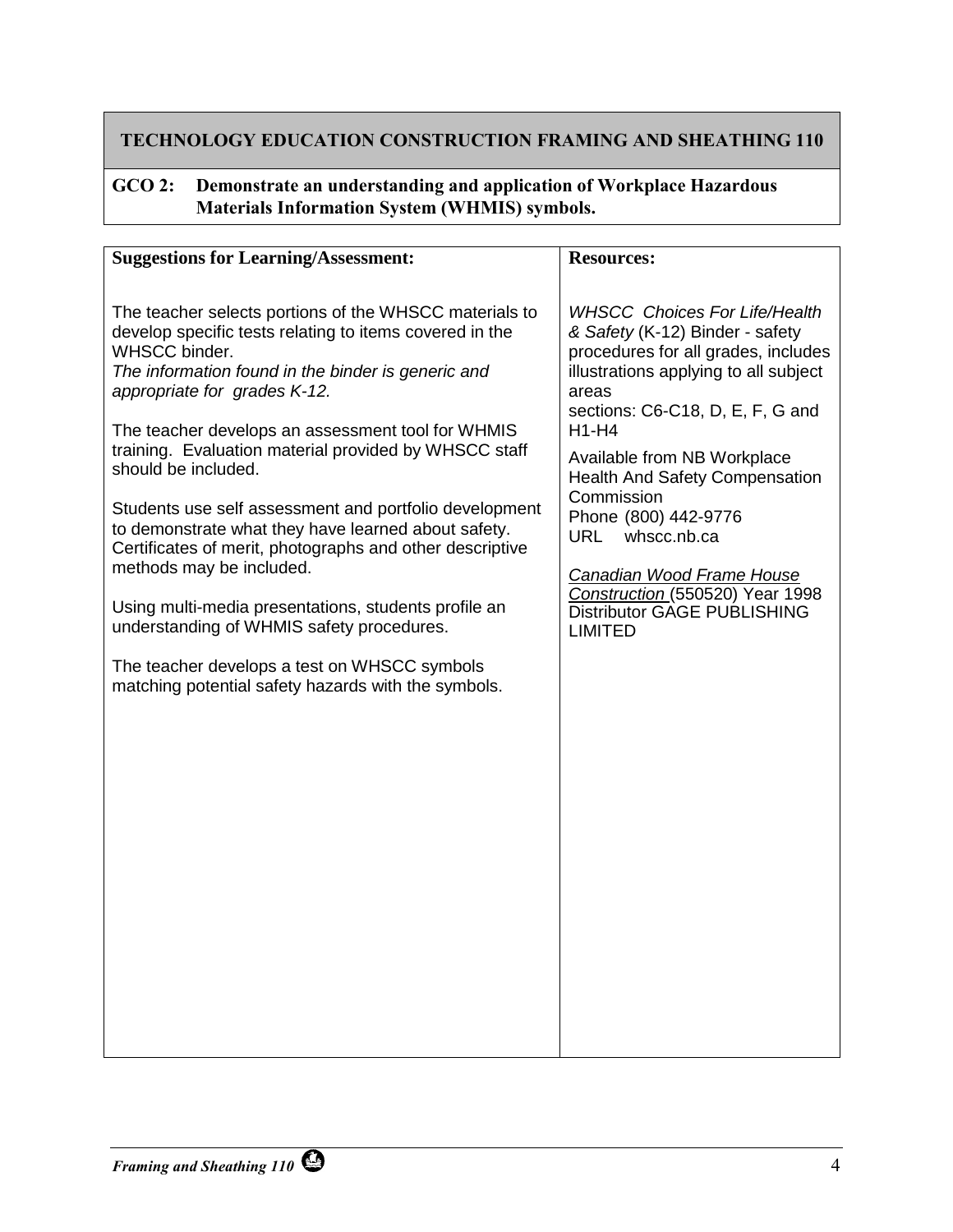<span id="page-10-0"></span>

| GCO 3: | Demonstrate an understanding of ethical and legal responsibilities |  |  |  |  |
|--------|--------------------------------------------------------------------|--|--|--|--|
|--------|--------------------------------------------------------------------|--|--|--|--|

| <b>Specific Curriculum Outcomes:</b><br>Students will be expected to: |                                                                                                                                                                                     | <b>Suggestions for Teaching/Learning:</b>                                                                                                                                                                                                                                                                                                                                                                                                                                               |
|-----------------------------------------------------------------------|-------------------------------------------------------------------------------------------------------------------------------------------------------------------------------------|-----------------------------------------------------------------------------------------------------------------------------------------------------------------------------------------------------------------------------------------------------------------------------------------------------------------------------------------------------------------------------------------------------------------------------------------------------------------------------------------|
|                                                                       | demonstrate an understanding<br>of applicable concepts including<br>bonds, ethics, and liability                                                                                    | The teacher invites an experienced contractor into the<br>classroom to discuss with students the concept of<br>liability, stressing ethical protocol while on or using<br>personal property.                                                                                                                                                                                                                                                                                            |
| $\bullet$                                                             | identify and demonstrate<br>appropriate legal and ethical<br>behaviour to property owners<br>when engaged in off-site<br>activities at residential and<br>commercial establishments | Students analyze several contractual agreements to<br>differentiate between an estimate and a contract.<br>Students analyze real contractual agreements,<br>identifying the responsibilities of self-employed<br>construction workers to the client, outlining ethical<br>protocol of construction workers while on a client's<br>property.<br>Students outline activities, attitudes and methods<br>required to communicate effectively when working with<br>members of the community. |
|                                                                       |                                                                                                                                                                                     |                                                                                                                                                                                                                                                                                                                                                                                                                                                                                         |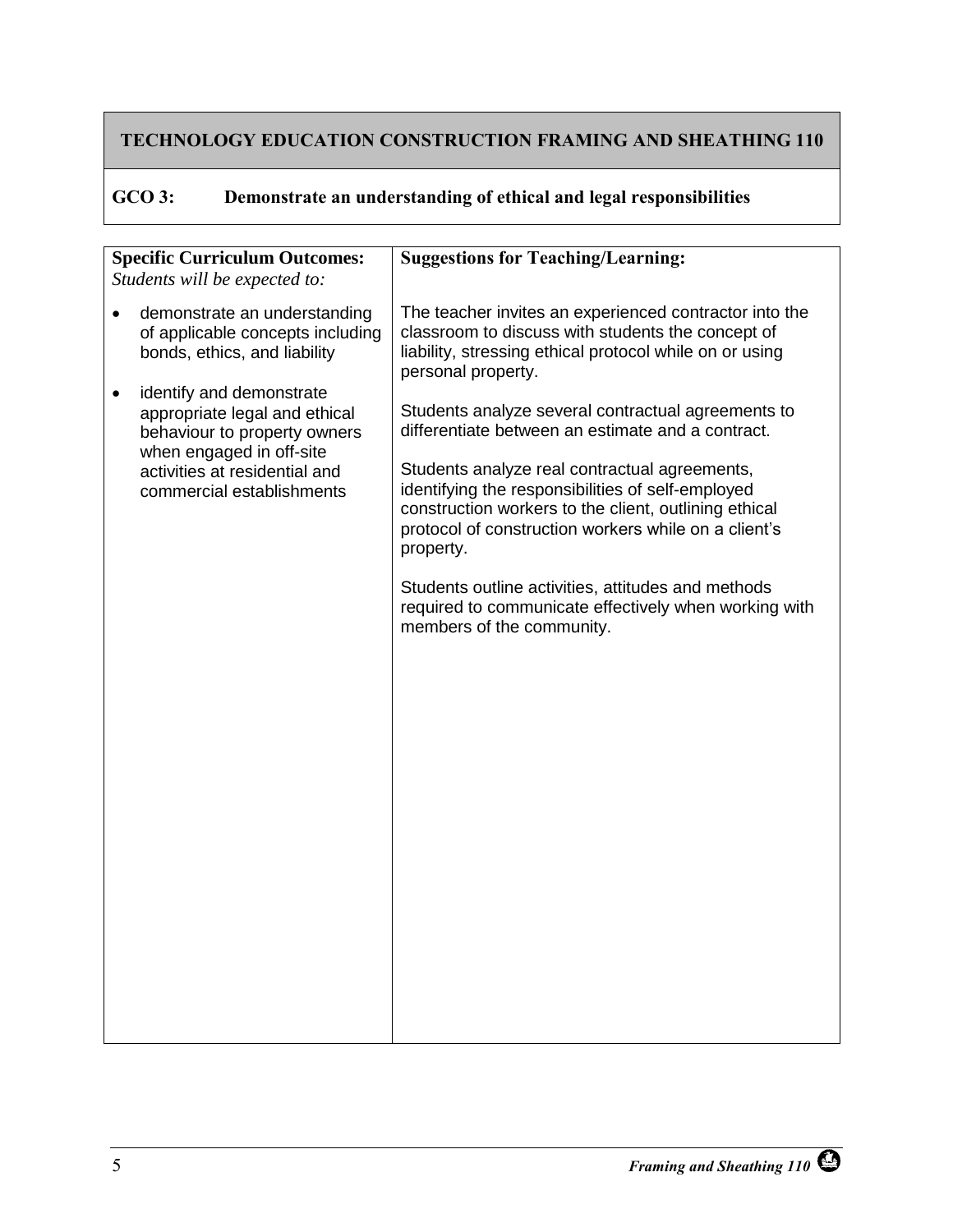# **GCO 3: Demonstrate an understanding of ethical and legal responsibilities**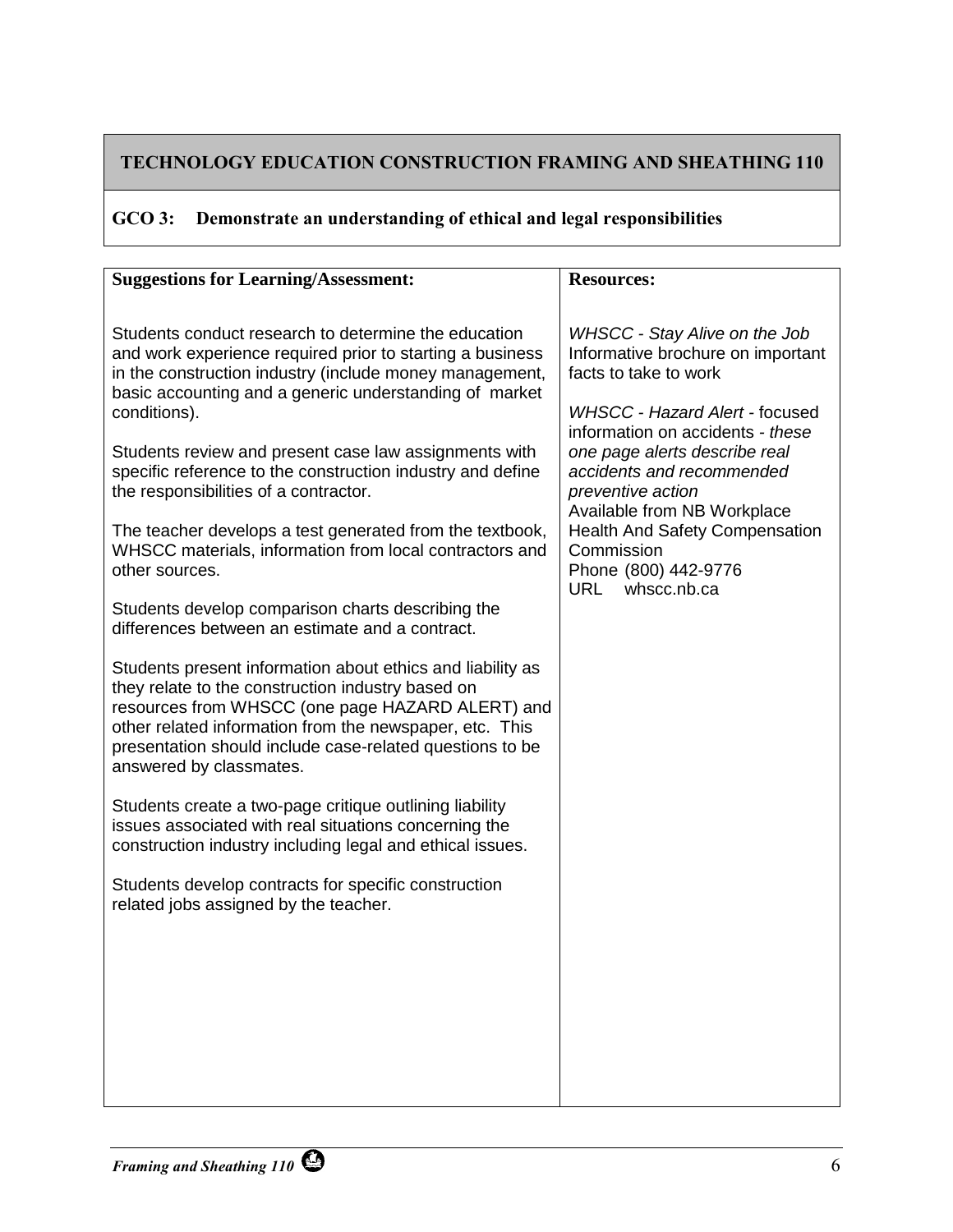## <span id="page-12-0"></span>**GCO 4: Identify, select and use tools and equipment required in the construction industry**

| Students will be expected to:                                                                                                                                                                                | <b>Suggestions for Teaching/Learning:</b>                                                                                                                                                                                                                                                                                                                                                                                                                                                                                                                         |  |
|--------------------------------------------------------------------------------------------------------------------------------------------------------------------------------------------------------------|-------------------------------------------------------------------------------------------------------------------------------------------------------------------------------------------------------------------------------------------------------------------------------------------------------------------------------------------------------------------------------------------------------------------------------------------------------------------------------------------------------------------------------------------------------------------|--|
| identify and demonstrate safe<br>use of hand<br>tools/power tools and<br>equipment typically<br>found in the construction lab<br>and industry<br>- practice and use proper<br>tag and lock-out<br>procedures | The teacher creates an identification<br>exercise/assignment including:<br>name(s) of each tool<br>$\blacksquare$<br>possible safe applications for each tool<br>mechanical safe guards and other features the tool is<br>$\overline{\phantom{a}}$<br>equipped with to prevent accidents<br>description of unsafe body positions and applications<br>when using each tool<br>labels and numbers of all safety stations and<br>$\blacksquare$<br>construction equipment/power tools in the lab                                                                     |  |
| - maintain, clean and safely<br>store power tools and<br>equipment                                                                                                                                           | Students identify equipment and list at least two safety<br>precautions when using the equipment (i.e. eye wash<br>solution, fire exit, etc).                                                                                                                                                                                                                                                                                                                                                                                                                     |  |
| identify, select and use                                                                                                                                                                                     | Students demonstrate the safe use of guards on moving<br>parts of equipment.<br>The teacher invites an individual from WHSCC into the<br>classroom to inform students about potential hazardous<br>situations in the lab.<br>Students construct a simple project (i.e. tool box and/or<br>saw horse) following parameters set by the teacher. This<br>activity will provide a hands-on application for students<br>to develop the necessary knowledge and skills required<br>to operate power hand tools used when learning or<br>working on a construction site. |  |
|                                                                                                                                                                                                              | <b>Specific Curriculum Outcomes:</b>                                                                                                                                                                                                                                                                                                                                                                                                                                                                                                                              |  |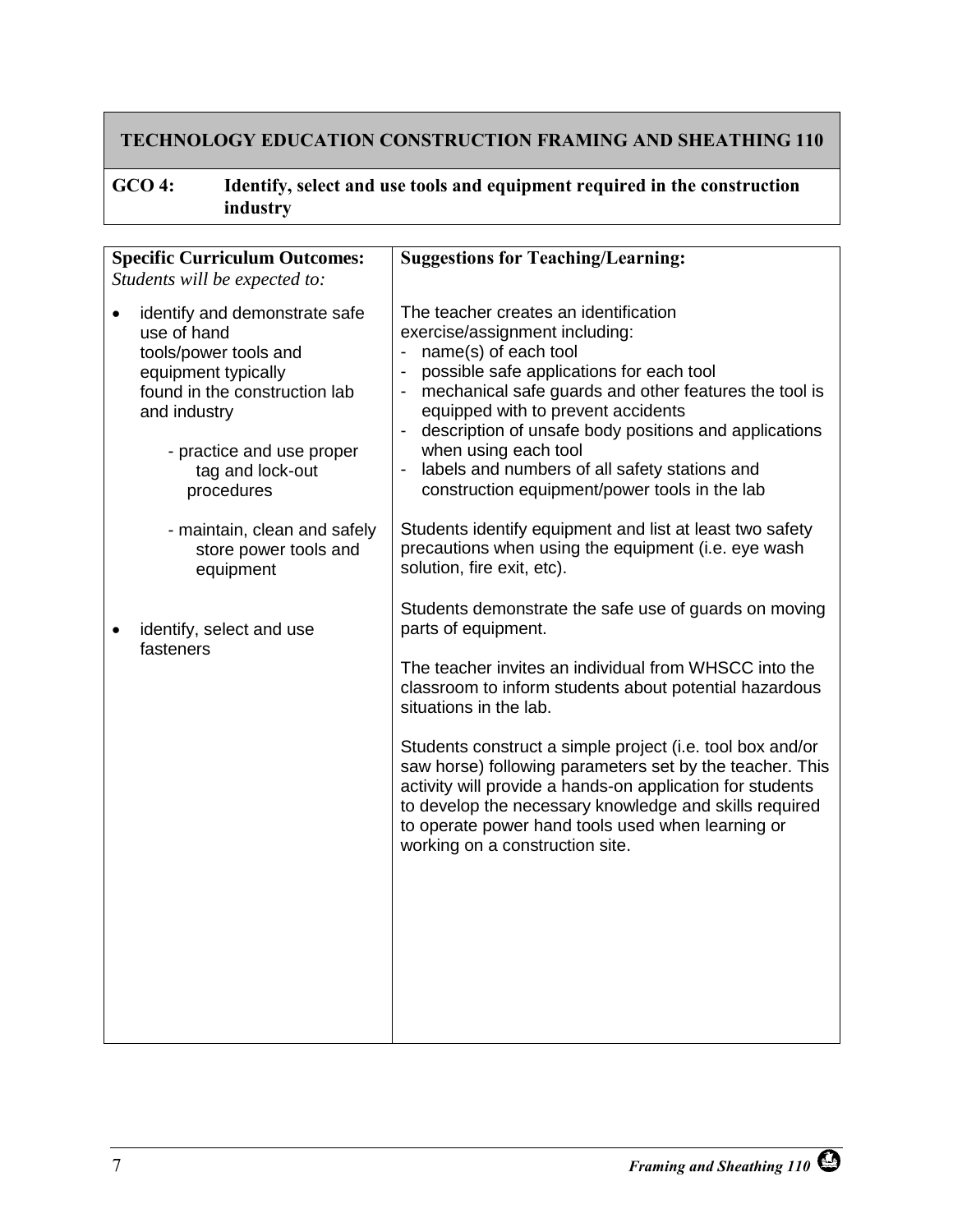#### **GCO 4: Identify, select and use tools and equipment required in the construction industry**

| <b>Suggestions for Learning/Assessment:</b>                       | <b>Resources:</b>                                       |
|-------------------------------------------------------------------|---------------------------------------------------------|
|                                                                   |                                                         |
| The teacher presents students with a floor plan of the lab        | <b>Books/Literature</b>                                 |
| (void of machines, safety equipment and power hand                |                                                         |
| tools used in framing and sheathing) and asks them to             | National Building Code of Canada,                       |
| locate and draw related safety areas, identifying safety          | <b>Binder Format: Latest Edition</b>                    |
| equipment and related procedures used when operating              | (550580)                                                |
| power hand tools.                                                 | Canadian Housing Information                            |
| Using a digital camera, the teacher creates a format to           | Centre                                                  |
| record and evaluate the ongoing progress of students.             |                                                         |
| Performing power tool procedures that include:                    | <b>Recommended Text</b><br><b>Modern Carpentry</b>      |
| measuring, drilling, sanding and cutting.                         | Copyright 2003                                          |
|                                                                   | Goodheart - Willcox Company,                            |
| A student portfolio may be used to track ongoing                  | Inc.                                                    |
| progress, test scores, and skill attainment.                      | Willis H. Wagner, Howard Bud                            |
|                                                                   | Smith                                                   |
| The teacher uses text book and other resources to                 | ISBN 1-59070-202-6<br><b>Instructor's Manual Modern</b> |
| prepare tests to evaluate the students' knowledge with            | Carpentry                                               |
| reference to identifying, selecting and using tools and           | Copyright 2003                                          |
| equipment required in the construction industry.                  | Goodheart - Willcox Company,                            |
| The teacher observes students using tools to identify their       | Inc.                                                    |
| level of competence. Students demonstrate skill level             | Willis H. Wagner, Howard Bud                            |
| through bench work assignments. Assigned skills include           | Smith, Michael B. Kopf                                  |
| cutting, measuring, sanding, drilling and use of fasteners.       | ISBN 1-59070-204-2                                      |
| This evaluation should be completed in a specific amount          | <b>WHSCC Choices For Life/Health</b>                    |
| of time established by the teacher. Proficiency of skills,        | & Safety (K-12) Binder - safety                         |
| appearance and functionality of projects are considered           | procedures for all grades, includes                     |
| when calculating a grade.                                         | illustrations applying to all subject                   |
|                                                                   | areas                                                   |
| Students should repeat tool/machine operations until<br>mastered. | sections: E17-E19                                       |
|                                                                   |                                                         |
|                                                                   |                                                         |
|                                                                   |                                                         |
|                                                                   |                                                         |
|                                                                   |                                                         |
|                                                                   |                                                         |
|                                                                   |                                                         |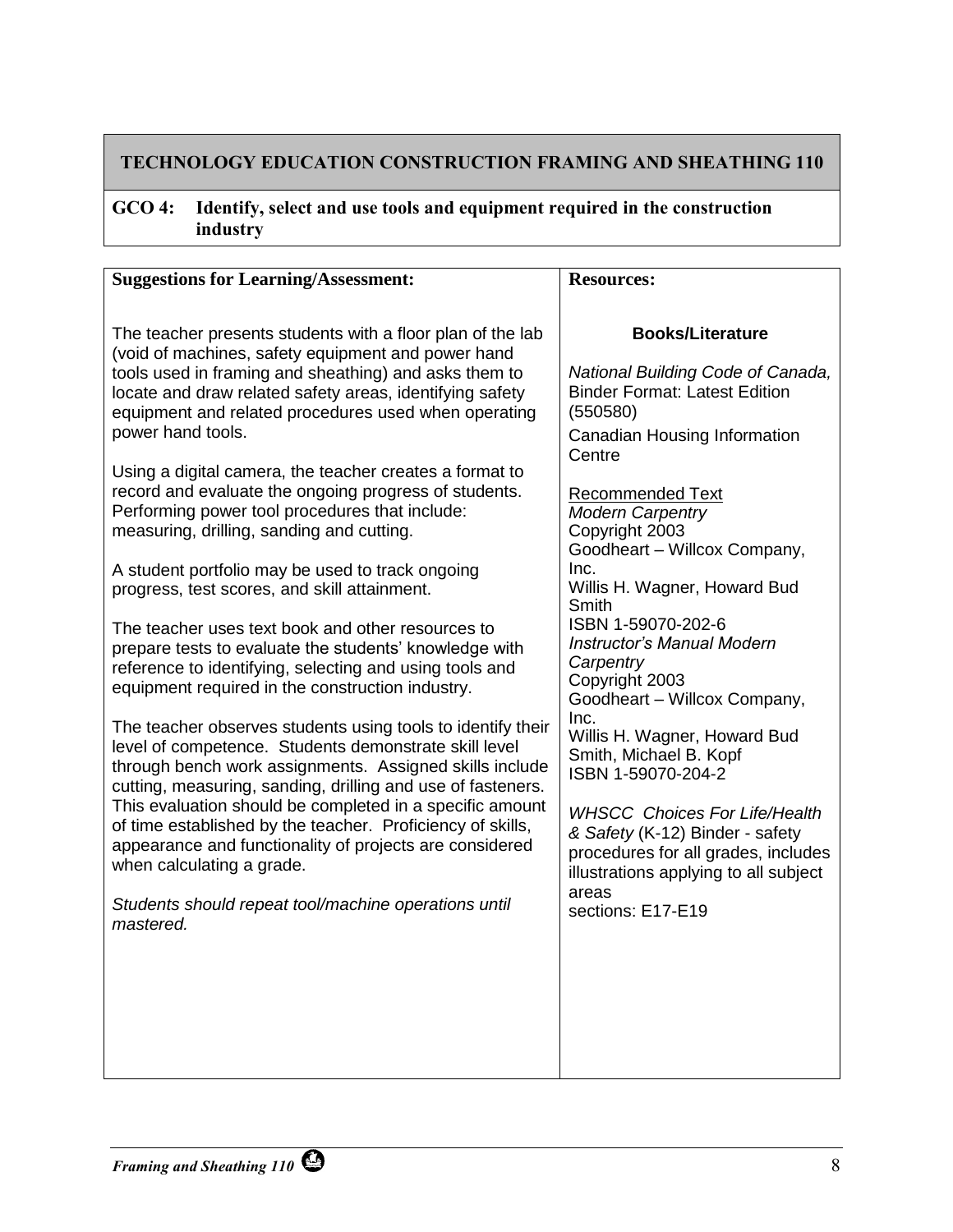#### <span id="page-14-0"></span>**GCO 5: Demonstrate proficiency in measurement and the application of mathematical estimation skills (metric & imperial)**

| <b>Specific Curriculum Outcomes:</b> |                                                                                            | <b>Suggestions for Teaching/Learning:</b>                                                                                                                                                              |
|--------------------------------------|--------------------------------------------------------------------------------------------|--------------------------------------------------------------------------------------------------------------------------------------------------------------------------------------------------------|
|                                      | Students will be expected to:                                                              |                                                                                                                                                                                                        |
| $\bullet$                            | demonstrate an understanding<br>of the standards of<br>measurement, metric and<br>imperial | Students sort, label and draw small, medium and large<br>objects from within the classroom to illustrate a spatial<br>appreciation.                                                                    |
|                                      | - apply imperial<br>measurement when<br>reading plans and                                  | The teacher provides half of the class with metric tapes<br>and the other half with imperial tapes and asks them to<br>measure various selected items.                                                 |
|                                      | selecting materials                                                                        | Students compare and contrast metric and imperial<br>dimensions                                                                                                                                        |
|                                      | - use a measuring tape,<br>framing square,<br>combination square, and<br>calipers          | Students draw a chart, plotting and determining metric<br>and imperial equivalent measurement.                                                                                                         |
| ٠                                    | demonstrate proficiency when<br>using math to estimate<br>materials and costs              | Students research and/or contact local contractors to<br>determine the standards for the spacing of studs, trusses<br>and floor joists.                                                                |
|                                      | - calculate board feet, linear<br>feet and square feet                                     | The teacher provides students with the dimensions of a<br>floor and wall and asks them to scale the actual<br>dimensions to the drawing on 81/2" X 11" paper.                                          |
|                                      | - calculate quantities of<br>materials and costs of<br>labor for a project                 | Students complete suggested exercises from the text<br>book, Modern Carpentry to determine the function of,<br>and actually use, a measuring tape, framing square,<br>combination square and calipers. |
|                                      | - identify standards for the<br>spacing of studs, trusses<br>and floor joists              |                                                                                                                                                                                                        |
|                                      |                                                                                            |                                                                                                                                                                                                        |
|                                      |                                                                                            |                                                                                                                                                                                                        |
|                                      |                                                                                            |                                                                                                                                                                                                        |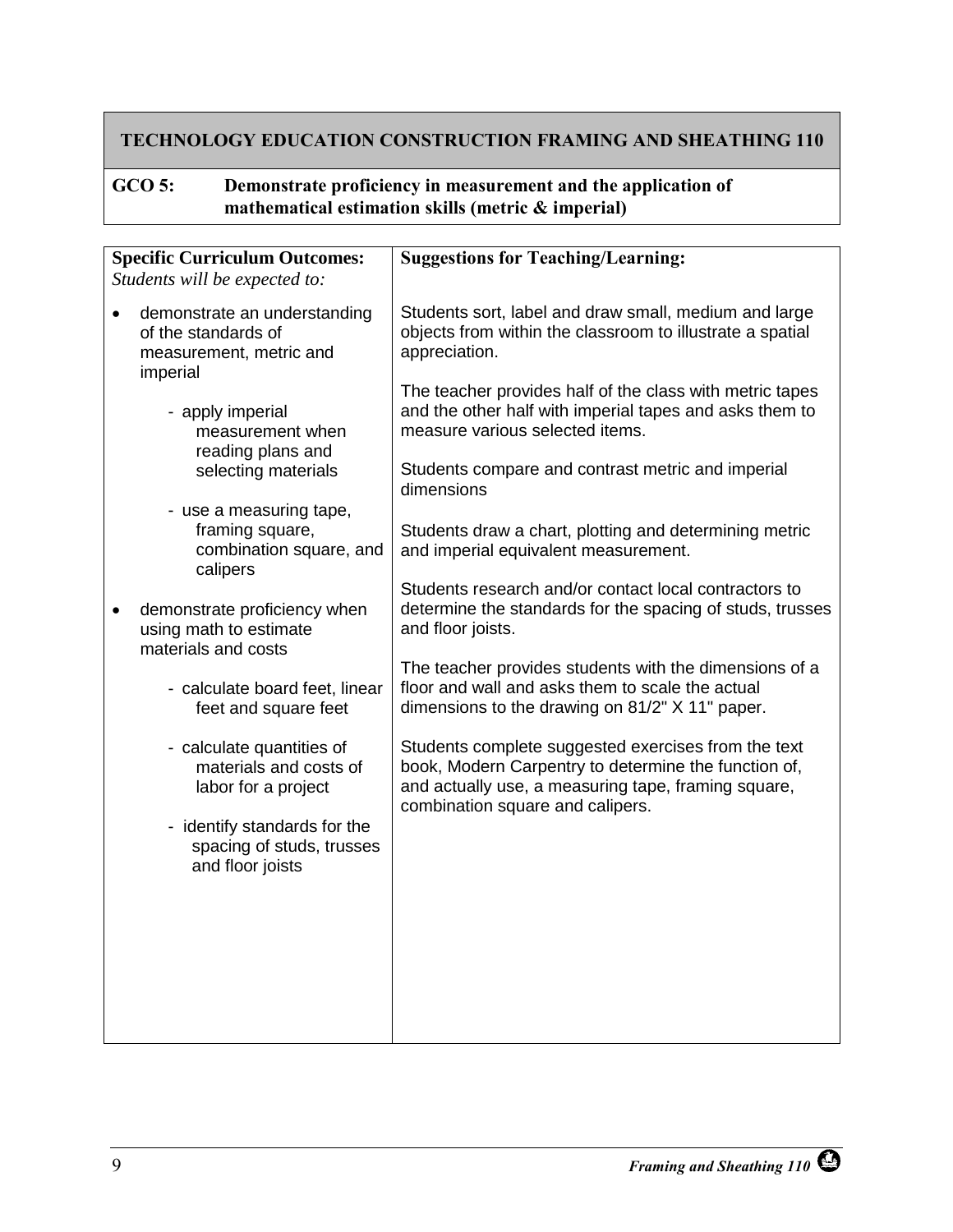#### **GCO 5: Demonstrate proficiency in measurement and the application of mathematical estimation skills (metric & imperial)**

| <b>Suggestions for Learning/Assessment:</b>                                                                                                                                                                                                                                                                                                                                                                                                                                         | <b>Resources:</b>                                                                                                                                                                                                                                                                                                                                                                                                                                                                 |
|-------------------------------------------------------------------------------------------------------------------------------------------------------------------------------------------------------------------------------------------------------------------------------------------------------------------------------------------------------------------------------------------------------------------------------------------------------------------------------------|-----------------------------------------------------------------------------------------------------------------------------------------------------------------------------------------------------------------------------------------------------------------------------------------------------------------------------------------------------------------------------------------------------------------------------------------------------------------------------------|
|                                                                                                                                                                                                                                                                                                                                                                                                                                                                                     |                                                                                                                                                                                                                                                                                                                                                                                                                                                                                   |
| The teacher tests the knowledge and understanding of<br>students using the following materials:<br>- imperial measuring tape<br>- 81/2" x 11" paper<br>- imperial 12" ruler<br>- supply list, including costs of materials<br>The teacher provides students with the dimensions of a<br>floor and wall, instructing them to scale the actual<br>dimensions to fit onto the paper provided (all dimensions<br>are to be included and the drawing is to be centered on<br>the paper). | <b>Canadian Home Builders</b><br>Association<br>Manual in Text format or CD<br>contact: 1 800 387 2422<br><b>Recommended Text</b><br><b>Modern Carpentry</b><br>Copyright 2003<br>Goodheart - Willcox Company,<br>Inc.<br>Willis H. Wagner, Howard Bud<br>Smith<br>ISBN 1-59070-202-6<br><b>Instructor's Manual Modern</b><br>Carpentry<br>Copyright 2003<br>Goodheart - Willcox Company,<br>Inc.<br>Willis H. Wagner, Howard Bud<br>Smith, Michael B. Kopf<br>ISBN 1-59070-204-2 |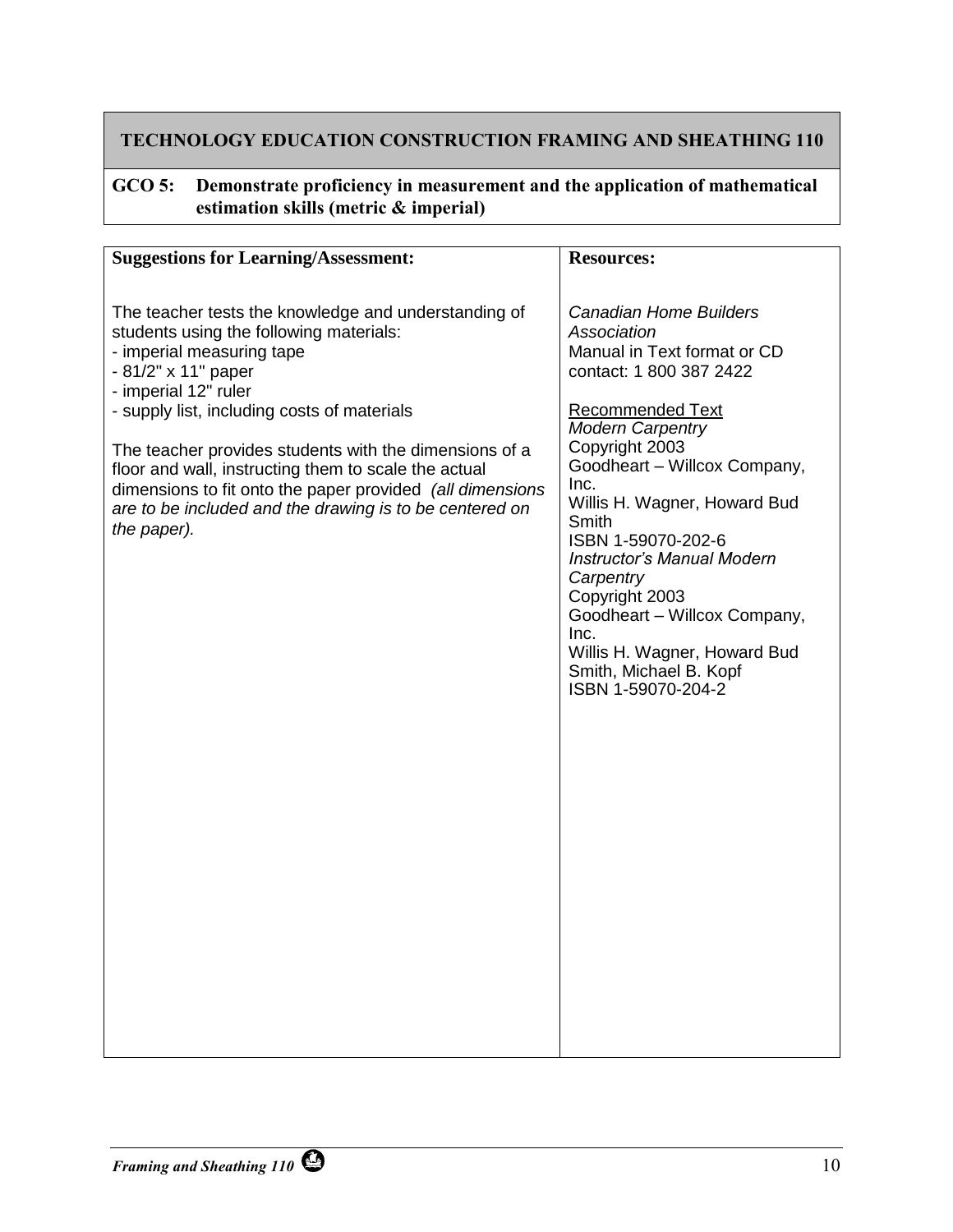<span id="page-16-0"></span>

| GCO 6: | Identify and interpret various types of working drawings |  |  |
|--------|----------------------------------------------------------|--|--|
|--------|----------------------------------------------------------|--|--|

| <b>Specific Curriculum Outcomes:</b><br>Students will be expected to: |                                                                                                                                                 | <b>Suggestions for Teaching/Learning:</b>                                                                                                                                                                                                                                                                                                                                                               |
|-----------------------------------------------------------------------|-------------------------------------------------------------------------------------------------------------------------------------------------|---------------------------------------------------------------------------------------------------------------------------------------------------------------------------------------------------------------------------------------------------------------------------------------------------------------------------------------------------------------------------------------------------------|
|                                                                       | demonstrate the ability to<br>effectively use the different<br>types of working drawings                                                        | Students use an imperial tape measure and framing<br>square to layout and construct a wall plate, including<br>stud spacing, rough stud opening for windows and<br>corner construction.                                                                                                                                                                                                                 |
|                                                                       | - retrieve necessary<br>information from working<br>drawings                                                                                    | Students use a framing square to layout and construct a<br>set of stairs. Instructions for this construction activity are<br>as follows:                                                                                                                                                                                                                                                                |
|                                                                       | - develop a bill of materials<br>and costs                                                                                                      | - scale project to: $0.25" = 0.1"$<br>rise of step = $7"$ & tread = $9"$<br>cut two risers and stair treads to scale using the band                                                                                                                                                                                                                                                                     |
|                                                                       | - demonstrate an<br>understanding of the<br>relation between:<br>board feet and volume<br>square feet and are<br>linear feet and<br>measurement | saw (use a glue gun for safe and easy assembly)<br>calculate the board feet of lumber used to make the<br>risers and how many square feet are required to<br>make the stair treads to actual size<br>establish the actual size of steps, identify the type of<br>working drawing required to represent steps and<br>develop a bill of materials stating the materials<br>required to build this project |
|                                                                       |                                                                                                                                                 | The teacher explains how mathematical concepts are<br>applied when learning construction concepts such as<br>"rise & run ratio".                                                                                                                                                                                                                                                                        |
|                                                                       |                                                                                                                                                 | Students design a project which includes the working<br>drawings and a bill of materials required to build their<br>project.                                                                                                                                                                                                                                                                            |
|                                                                       |                                                                                                                                                 |                                                                                                                                                                                                                                                                                                                                                                                                         |
|                                                                       |                                                                                                                                                 |                                                                                                                                                                                                                                                                                                                                                                                                         |
|                                                                       |                                                                                                                                                 |                                                                                                                                                                                                                                                                                                                                                                                                         |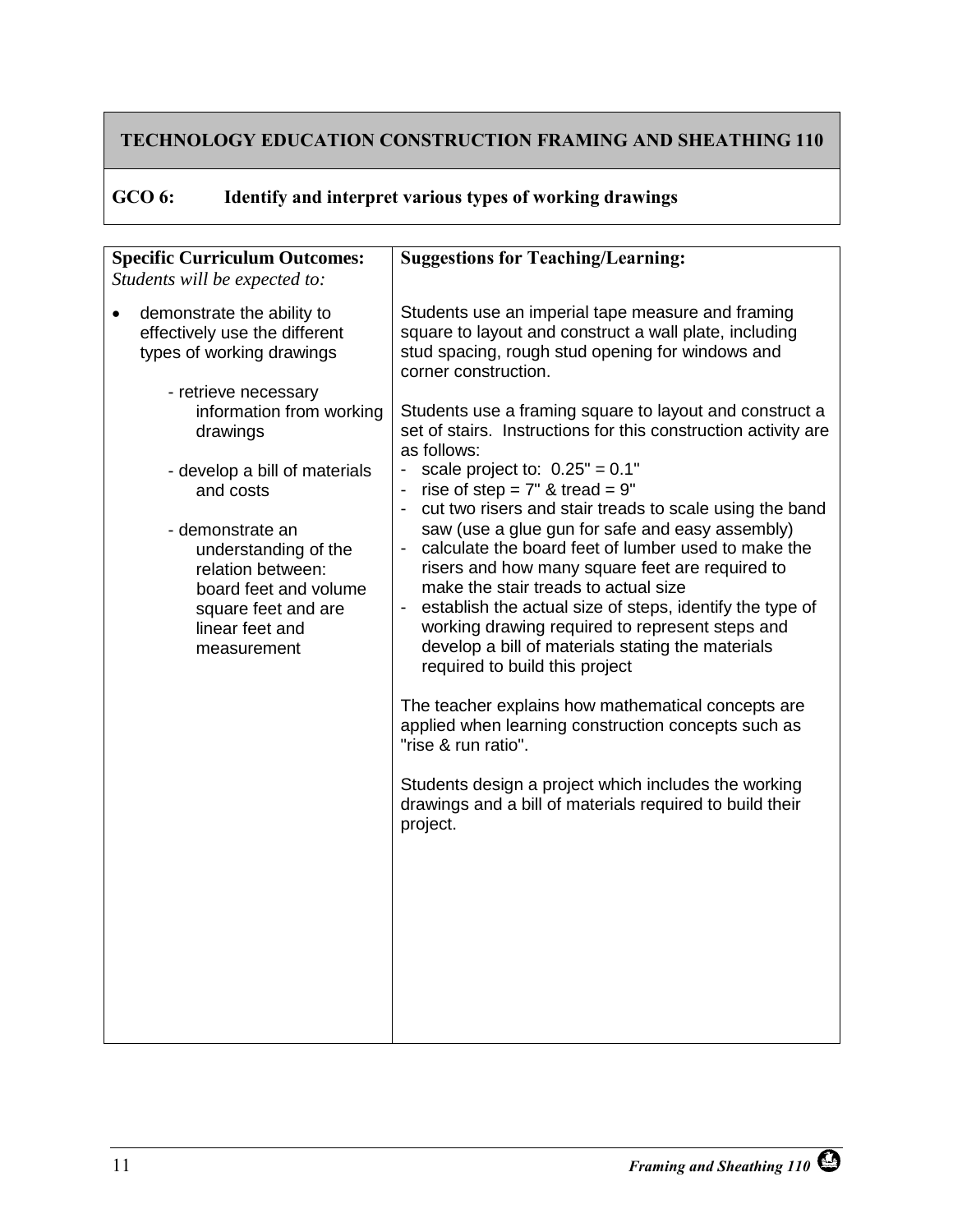## **GCO 6: Identify and interpret various types of working drawings**

| <b>Suggestions for Learning/Assessment:</b>                                                                                                                                                                                                                                                                                                                                                                                                                                                                                                                                                                                                                                                                          | <b>Resources:</b>                                                                                                                                                                                                                                                                                                                                                                                                                                                                                                                                                                                                                                                                                                                                                     |
|----------------------------------------------------------------------------------------------------------------------------------------------------------------------------------------------------------------------------------------------------------------------------------------------------------------------------------------------------------------------------------------------------------------------------------------------------------------------------------------------------------------------------------------------------------------------------------------------------------------------------------------------------------------------------------------------------------------------|-----------------------------------------------------------------------------------------------------------------------------------------------------------------------------------------------------------------------------------------------------------------------------------------------------------------------------------------------------------------------------------------------------------------------------------------------------------------------------------------------------------------------------------------------------------------------------------------------------------------------------------------------------------------------------------------------------------------------------------------------------------------------|
|                                                                                                                                                                                                                                                                                                                                                                                                                                                                                                                                                                                                                                                                                                                      |                                                                                                                                                                                                                                                                                                                                                                                                                                                                                                                                                                                                                                                                                                                                                                       |
| Using the following criteria, the teacher observes students<br>to evaluate their knowledge of the appropriate use of a<br>pencil, tri-square, and 12" ruler to design a set of steps:<br>- the number of steps (13)<br>- the height of each step<br>- total rise and run of steps<br>- side and front view<br>- scale drawing to fit on paper 81/2" x 11"<br>Using the text and resources from contractors, the<br>teacher prepares a test for students to identify and<br>explain building concepts.<br>Students develop a bill of materials, estimating the work<br>hours required and the safety procedures/precautions<br>involved in building a wall or steps, based on information<br>provided by the teacher. | <b>Books/Literature</b><br><b>Recommended Text</b><br><b>Modern Carpentry</b><br>Copyright 2003<br>Goodheart - Willcox Company,<br>Inc.<br>Willis H. Wagner, Howard Bud<br>Smith<br>ISBN 1-59070-202-6<br><b>Instructor's Manual Modern</b><br>Carpentry<br>Copyright 2003<br>Goodheart - Willcox Company,<br>Inc.<br>Willis H. Wagner, Howard Bud<br>Smith, Michael B. Kopf<br>ISBN 1-59070-204-2<br><b>Canadian Home Builders</b><br>Association<br>Manual in Text format or CD<br>contact: 1 800 387 2422<br><b>Basic Stair Building</b><br><b>Scott Schuttner</b><br>Tauton Press, Inc.<br>ISBN# 0-942391-44-6<br><b>Video</b><br><b>Building Success with</b><br><b>Frameworks Building System-</b><br>Video #7001<br>Trus Joist MacMillian - 1-800-628-<br>3997 |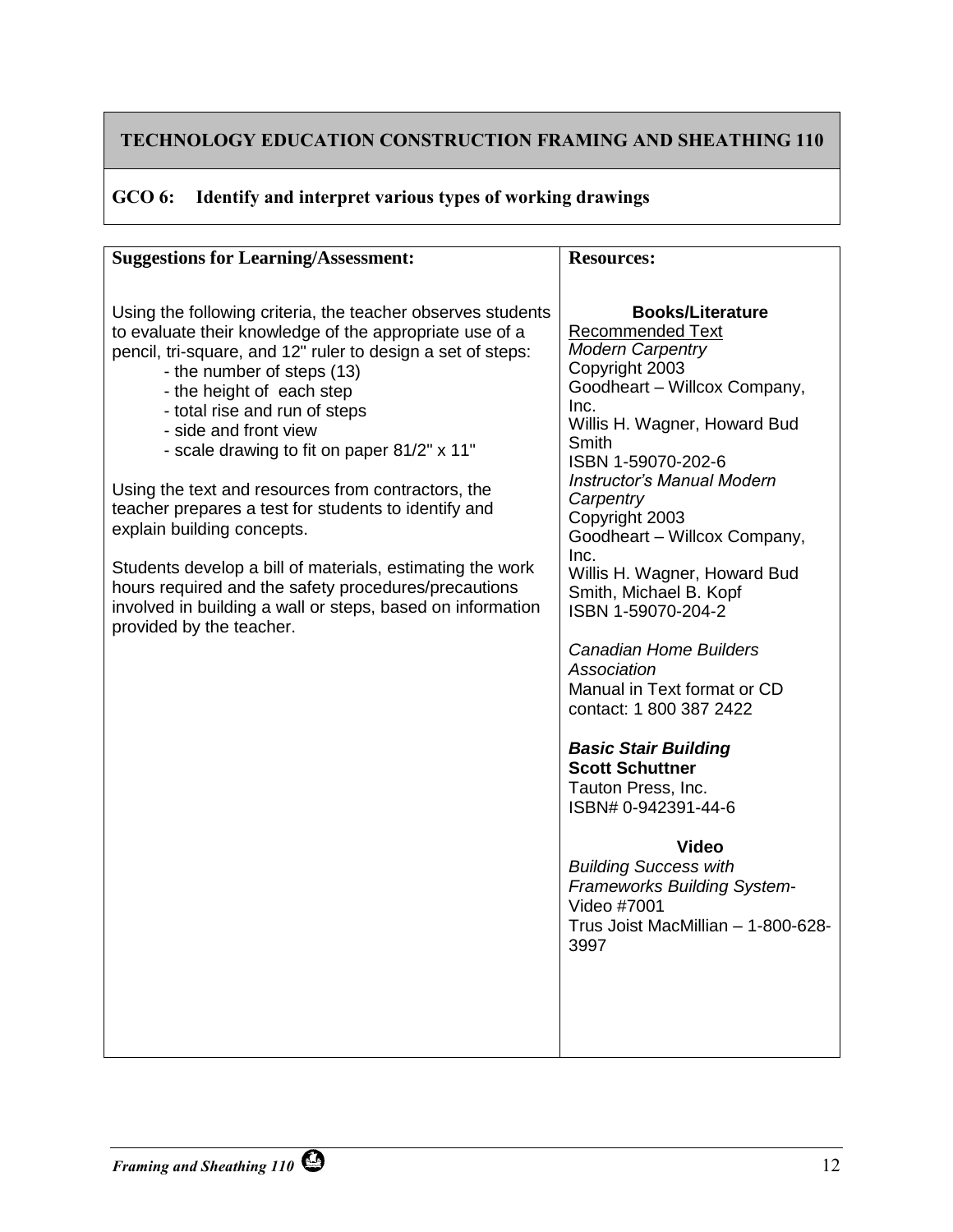<span id="page-18-0"></span>

| GCO 7: |  | Identify suitable materials to be used when framing and sheathing |  |  |
|--------|--|-------------------------------------------------------------------|--|--|
|--------|--|-------------------------------------------------------------------|--|--|

| <b>Specific Curriculum Outcomes:</b><br>Students will be expected to:                                                                                                                                                                                                                                                                                                                                                                                                              | <b>Suggestions for Teaching/Learning:</b>                                                                                                                                                                                                                                                                                                                                                                                                                                                                                                                                                                                                                                                                                                                                                                                                                                                                                                                                                                                                                                                                                                                                                                                                                                                                                                                                                                                            |
|------------------------------------------------------------------------------------------------------------------------------------------------------------------------------------------------------------------------------------------------------------------------------------------------------------------------------------------------------------------------------------------------------------------------------------------------------------------------------------|--------------------------------------------------------------------------------------------------------------------------------------------------------------------------------------------------------------------------------------------------------------------------------------------------------------------------------------------------------------------------------------------------------------------------------------------------------------------------------------------------------------------------------------------------------------------------------------------------------------------------------------------------------------------------------------------------------------------------------------------------------------------------------------------------------------------------------------------------------------------------------------------------------------------------------------------------------------------------------------------------------------------------------------------------------------------------------------------------------------------------------------------------------------------------------------------------------------------------------------------------------------------------------------------------------------------------------------------------------------------------------------------------------------------------------------|
| demonstrate an understanding<br>of specific advantages and<br>limitations of each material:<br>- identify a variety of<br>building materials used<br>for exterior finishes<br>including aluminium,<br>vinyl, masonry, wood<br>and asphalt<br>- identify materials used for<br>wall sheathing including;<br>1/8" - 1/2" plywood,<br>tongue & groove boards,<br>etc.<br>- identify materials used for<br>sub-flooring including;<br>5/8" - 3/4"plywood and<br>tongue & groove boards | The teacher invites a contractor into the classroom to<br>explain to the students why some materials are<br>frequently used in the construction industry and the<br>building procedures that are followed when using<br>specific materials. Students discuss and research<br>activities on related topics including:<br>the difference in thickness between floor and roof<br>sheathing<br>the most common exterior roof application<br>how to use tongue & groove, aspenite, plywood, etc.<br>to close in a building<br>different methods used to secure sub floor (i.e. glue,<br>$\blacksquare$<br>screw, ring nail and air nailer).<br>The teacher leads a class discussion describing the<br>most appropriate exterior finish for particular<br>applications, including aluminium, vinyl, masonry, wood<br>and asphalt.<br>The teacher invites an experienced general contractor<br>into the classroom to describe to students the possible<br>applications and a variety of materials used for exterior<br>finishes, sub floors and wall sheathing.<br>The teacher explains and demonstrates safe use and<br>storage of construction materials and tools.<br>Students determine which materials are most commonly<br>used for exterior finishes/sub floor and wall sheathing<br>and create a comparison chart to determine whether or<br>not the price of materials has an effect on their use in the<br>construction industry. |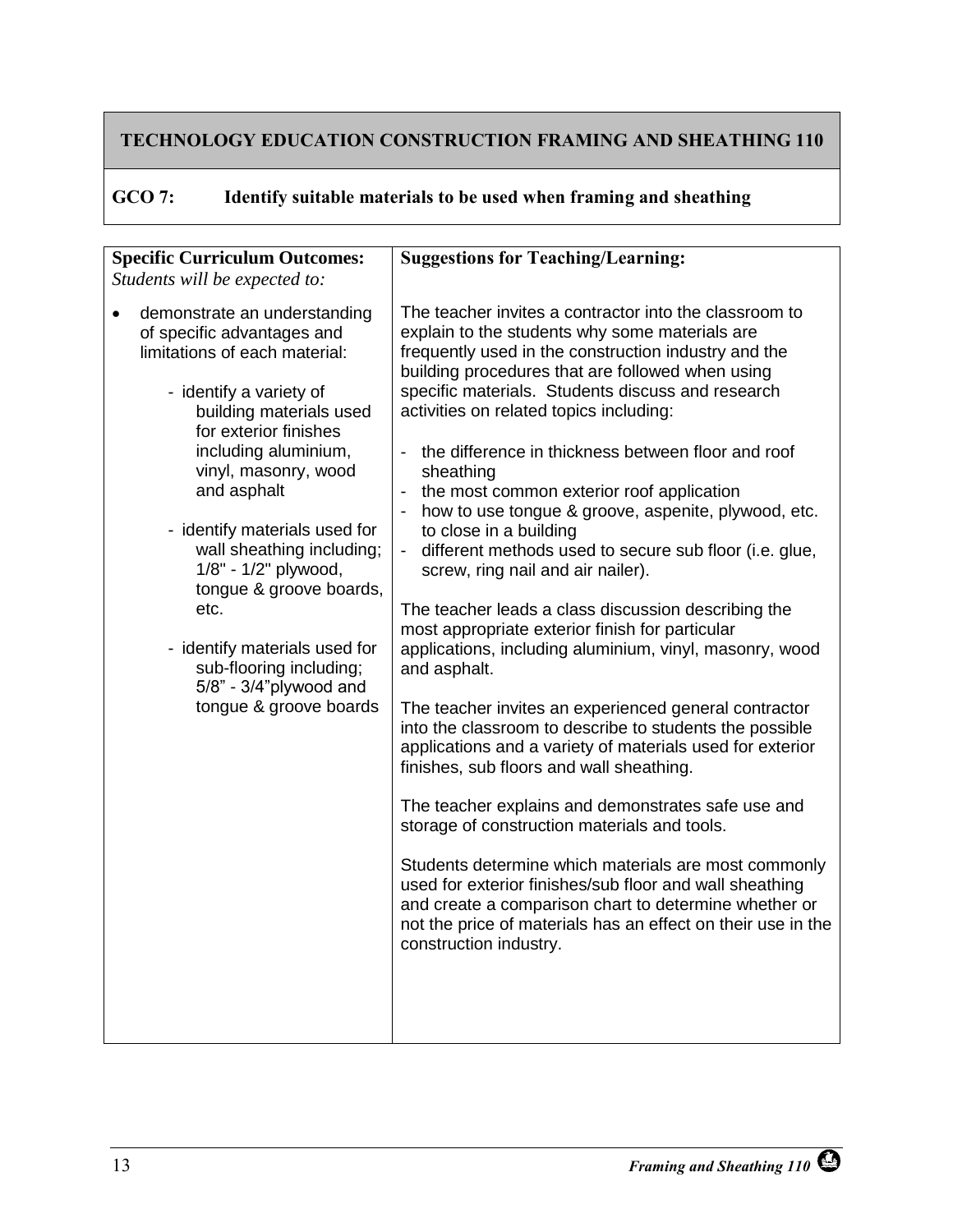## **GCO 7: Identify suitable materials to be used when framing and sheathing**

| <b>Suggestions for Learning/Assessment:</b>                                                                    | <b>Resources:</b>                                   |
|----------------------------------------------------------------------------------------------------------------|-----------------------------------------------------|
|                                                                                                                |                                                     |
| The teacher observes students constructing scaled                                                              | <b>Books/Literature</b>                             |
| models or actual components of a building.                                                                     | <b>Recommended Text</b>                             |
|                                                                                                                | <b>Modern Carpentry</b>                             |
| Students complete related text book activities.                                                                | Copyright 2003<br>Goodheart - Willcox Company, Inc. |
| Students prepare a reaction paper, reflecting on the                                                           | Willis H. Wagner, Howard Bud                        |
| procedures and information they have learned concerning                                                        | Smith                                               |
| applications of building materials used for exterior                                                           | ISBN 1-59070-202-6                                  |
| finishes, sub floors and wall sheathing.                                                                       | <b>Instructor's Manual Modern</b><br>Carpentry      |
|                                                                                                                | Copyright 2003                                      |
| Students plan an independent framing and sheathing                                                             | Goodheart - Willcox Company, Inc.                   |
| project identifying and justifying selected materials for<br>exterior walls and floors. The teacher challenges | Willis H. Wagner, Howard Bud                        |
| students to independently choose appropriate materials                                                         | Smith, Michael B. Kopf<br>ISBN 1-59070-204-2        |
| for a variety of building projects.                                                                            |                                                     |
|                                                                                                                |                                                     |
|                                                                                                                | <b>Video</b>                                        |
|                                                                                                                | "building a healthy house"                          |
|                                                                                                                | http://www.canply.org/english/literat               |
|                                                                                                                | ure media/video1.htm                                |
|                                                                                                                |                                                     |
|                                                                                                                |                                                     |
|                                                                                                                |                                                     |
|                                                                                                                |                                                     |
|                                                                                                                |                                                     |
|                                                                                                                |                                                     |
|                                                                                                                |                                                     |
|                                                                                                                |                                                     |
|                                                                                                                |                                                     |
|                                                                                                                |                                                     |
|                                                                                                                |                                                     |
|                                                                                                                |                                                     |
|                                                                                                                |                                                     |
|                                                                                                                |                                                     |
|                                                                                                                |                                                     |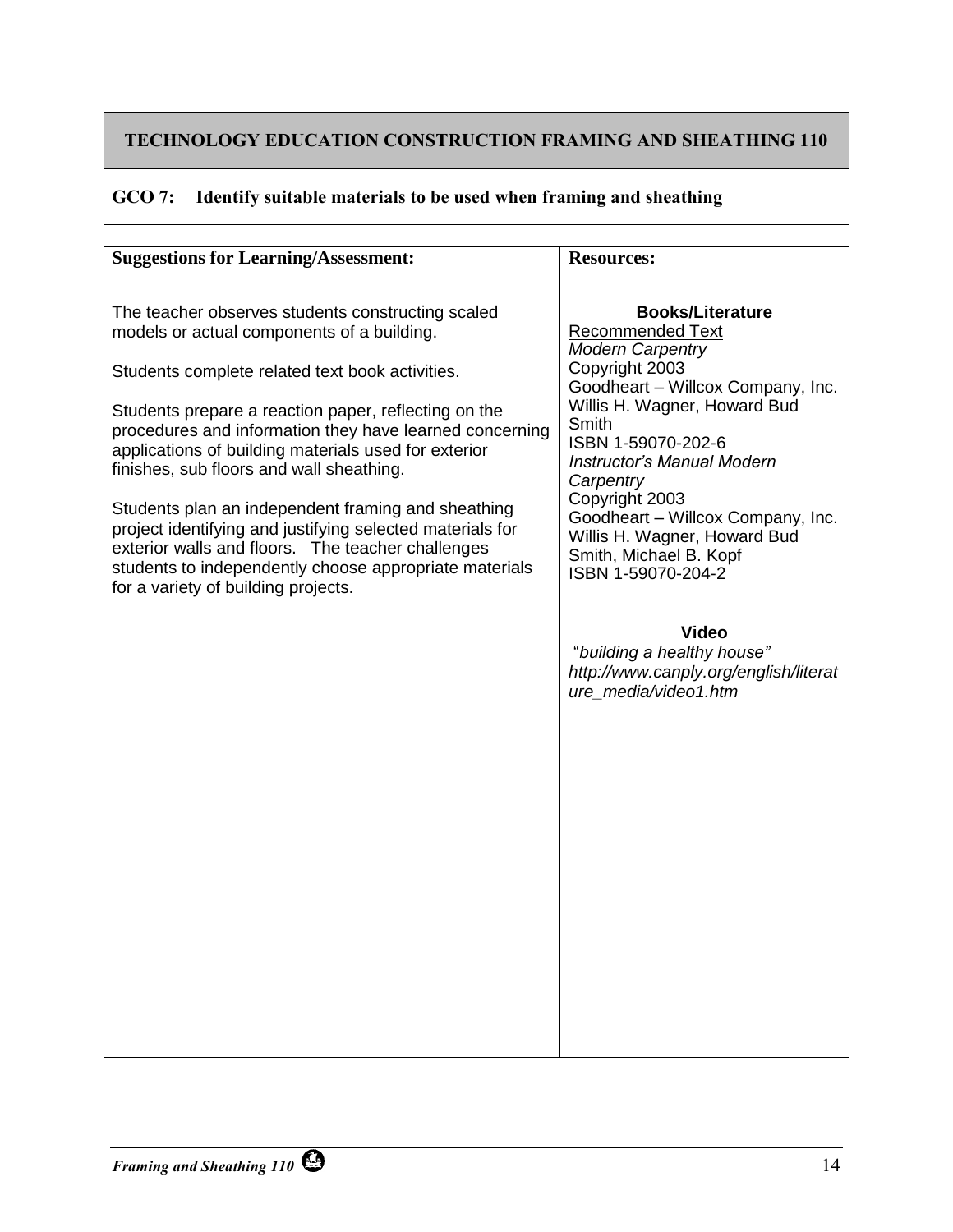#### <span id="page-20-0"></span>**GCO 8: Demonstrate knowledge of industry recognized framing procedures and conventions**

| <b>Specific Curriculum Outcomes:</b><br>Students will be expected to:                                                                                                                                                                                                                                                                                                                                                                        | <b>Suggestions for Teaching/Learning:</b>                                                                                                                                                                                                                                                                                                                                                                                                                                                                                                                                                                                                                                                                                                                                                                 |
|----------------------------------------------------------------------------------------------------------------------------------------------------------------------------------------------------------------------------------------------------------------------------------------------------------------------------------------------------------------------------------------------------------------------------------------------|-----------------------------------------------------------------------------------------------------------------------------------------------------------------------------------------------------------------------------------------------------------------------------------------------------------------------------------------------------------------------------------------------------------------------------------------------------------------------------------------------------------------------------------------------------------------------------------------------------------------------------------------------------------------------------------------------------------------------------------------------------------------------------------------------------------|
| identify different methods of<br>constructing residential framing<br>systems:<br>- stress panel form<br>- platform<br>- balloon<br>- insulated forms<br>- identify three accepted<br>standards for trust, stud,<br>and floor joist spacing<br>- set and install sills<br>- construct floor plan<br>(floor joists and trusses)<br>- construct walls<br>(woods & metal studs)<br>- draw and construct<br>common styles of roof<br>construction | Students layout a floor/wall plate, including the<br>construction of corners, partition backers and rough stud<br>openings.<br>Students use a working drawing to construct an actual<br>truss. If the lab is not suited for actual construction, build<br>scaled models (scale 1:8).<br>Students size stock for scaled construction. The teacher<br>demonstrates procedures and operations required to<br>safely mill stock using band saw and planner to prepare<br>scaled 2x4, 2x6, 2x8 and 2x10.<br>Students design and build trusses.<br>Students construct common rafters using the following<br>methods:<br>stepping off<br>line length<br>(teacher ensures rise/run ratio is understood by<br>students)<br>The teacher illustrates insulated construction forms<br>using videos and sample blocks. |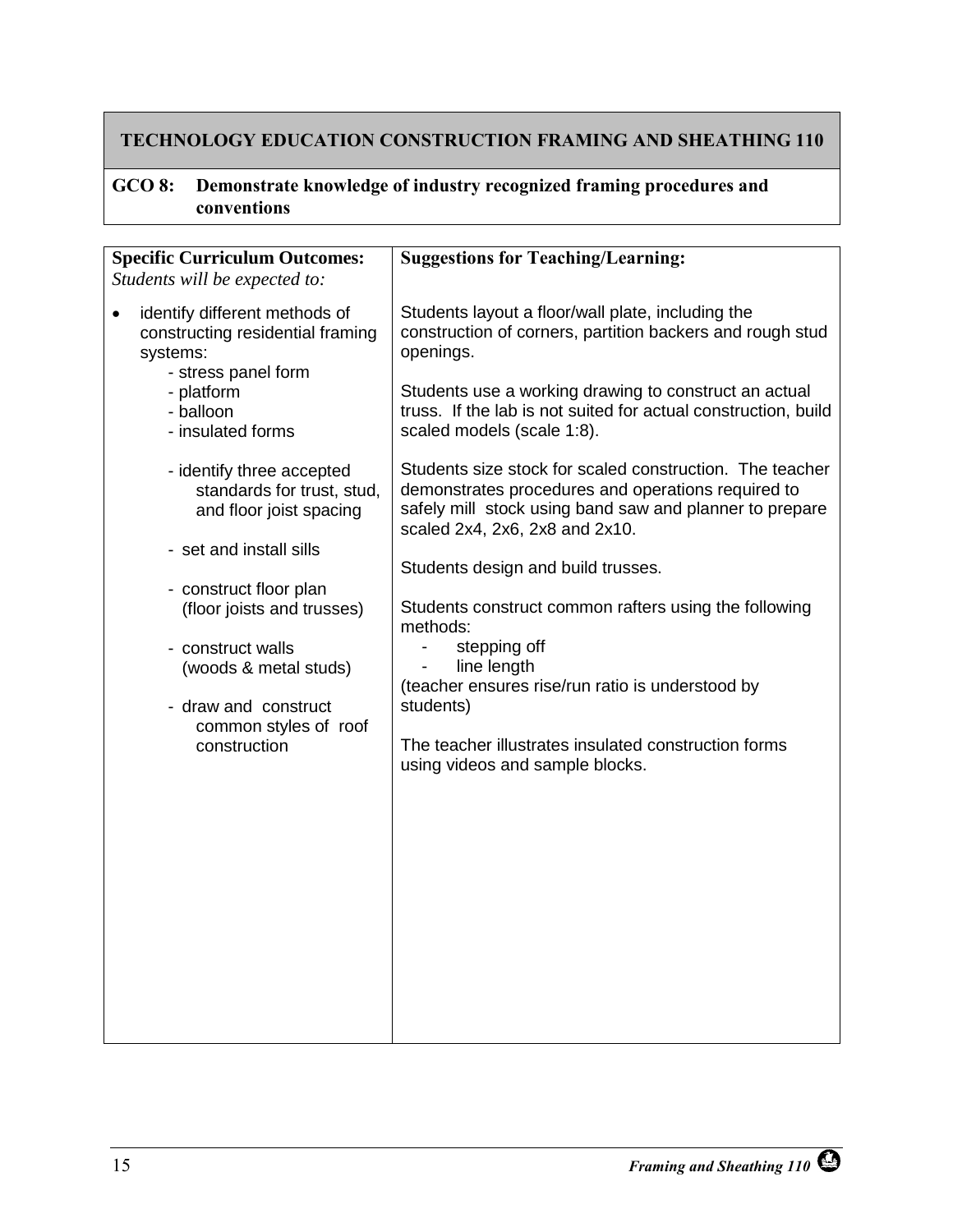## **GCO 8: Demonstrate knowledge of industry recognized framing procedures and conventions**

| <b>Suggestions for Learning/Assessment:</b>                                                                                                                                                                                                                                                                                                                                                                                                                                   | <b>Resources:</b>                                                                                                                                                                                                                                                                                                                                                                                                                                                                                                                     |
|-------------------------------------------------------------------------------------------------------------------------------------------------------------------------------------------------------------------------------------------------------------------------------------------------------------------------------------------------------------------------------------------------------------------------------------------------------------------------------|---------------------------------------------------------------------------------------------------------------------------------------------------------------------------------------------------------------------------------------------------------------------------------------------------------------------------------------------------------------------------------------------------------------------------------------------------------------------------------------------------------------------------------------|
| The teacher evaluates students' skills by providing them<br>with the dimensions of a building and asking them to<br>design a truss with a 4:12 pitch.<br>Students demonstrate their skills by scaling the actual<br>dimensions of a building to fit onto paper provided. All<br>dimensions are to be included and the drawing is to be<br>centered on the paper by the teacher.<br>The teacher prepares a test, combining the unit exercises<br>and tests from the text book. | <b>Books/Literature</b><br>Canadian Wood Frame House<br>Construction (550520) Year 1998<br><b>Distributor GAGE PUBLISHING</b><br><b>LIMITED</b><br>Canadian Wood Frame House<br>Construction - Glossary of Terms<br>(550530) Year 1998 Distributor<br><b>GAGE PUBLISHING LIMITED</b><br>(supplementary resource)<br><b>Carpentry and Building</b><br>Construction -5th Edition (550300)<br>Year 1997 Distributor MCGRAW-<br>HILL RYERSON LTD.<br>John L. Feirer, Gilbert R.<br>Hutchings, Peter Wilson, 1982 -<br>ISBN #0-7730-4301-2 |
|                                                                                                                                                                                                                                                                                                                                                                                                                                                                               |                                                                                                                                                                                                                                                                                                                                                                                                                                                                                                                                       |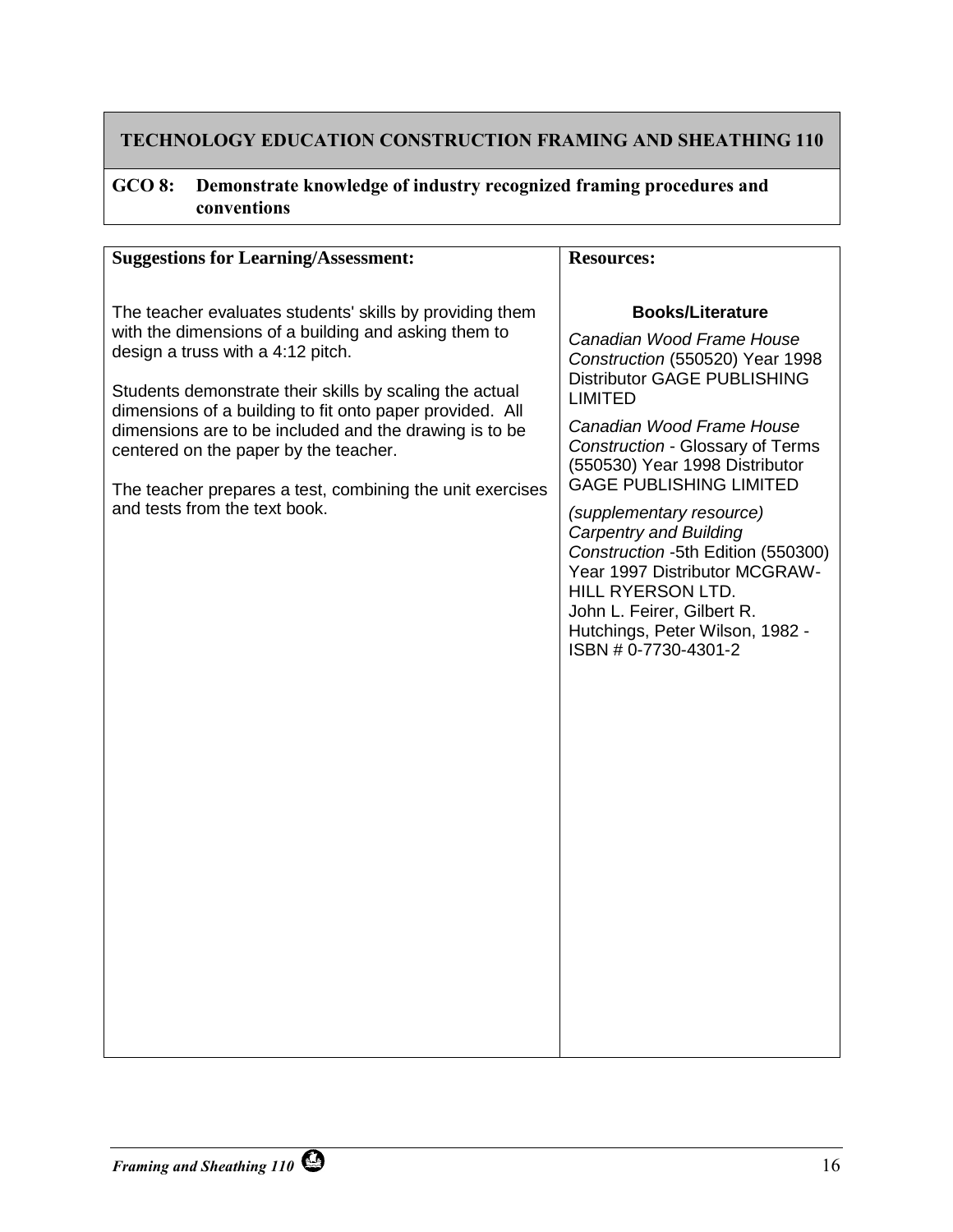<span id="page-22-0"></span>

| GCO 9: |  | Identify various careers available in the building construction industry |  |
|--------|--|--------------------------------------------------------------------------|--|
|--------|--|--------------------------------------------------------------------------|--|

|           | <b>Specific Curriculum Outcomes:</b>                                                                                            | <b>Suggestions for Teaching/Learning:</b>                                                                                                                                                                                                          |
|-----------|---------------------------------------------------------------------------------------------------------------------------------|----------------------------------------------------------------------------------------------------------------------------------------------------------------------------------------------------------------------------------------------------|
|           | Students will be expected to:                                                                                                   |                                                                                                                                                                                                                                                    |
| $\bullet$ | understand the need for team<br>work, effective communication<br>and essential skills required for<br>all jobs                  | Students contact a human resource representative from<br>a local contractor to gain insight into what types of<br>learning experiences and high school courses would be<br>most beneficial when choosing a career in the<br>construction industry. |
| $\bullet$ | gain insight into the required<br>and desirable skills needed to<br>achieve a successful career in<br>the construction industry | Working in small groups, students conduct informal<br>research to determine conventional and new/emerging<br>career clusters in the construction sectors, (i.e.<br>telematics, intelligent systems, smart house designs).                          |
| $\bullet$ | realize the importance of math<br>and communication skills within<br>the construction industry                                  | Students determine the environmental impact of new<br>technologies on the construction sectors.<br>Using the internet, news papers and other sources,                                                                                              |
| $\bullet$ | become familiar with the variety<br>of career opportunities in the<br>construction industry                                     | students gain an insight into the job and career<br>opportunities in the construction industry.                                                                                                                                                    |
| $\bullet$ | understand the academic and<br>work experience requirements<br>needed to enter the<br>construction industry                     | The teacher explains the importance of "employability"<br>skills profile" as presented by the Conference Board of<br>Canada.                                                                                                                       |
|           |                                                                                                                                 |                                                                                                                                                                                                                                                    |
|           |                                                                                                                                 |                                                                                                                                                                                                                                                    |
|           |                                                                                                                                 |                                                                                                                                                                                                                                                    |
|           |                                                                                                                                 |                                                                                                                                                                                                                                                    |